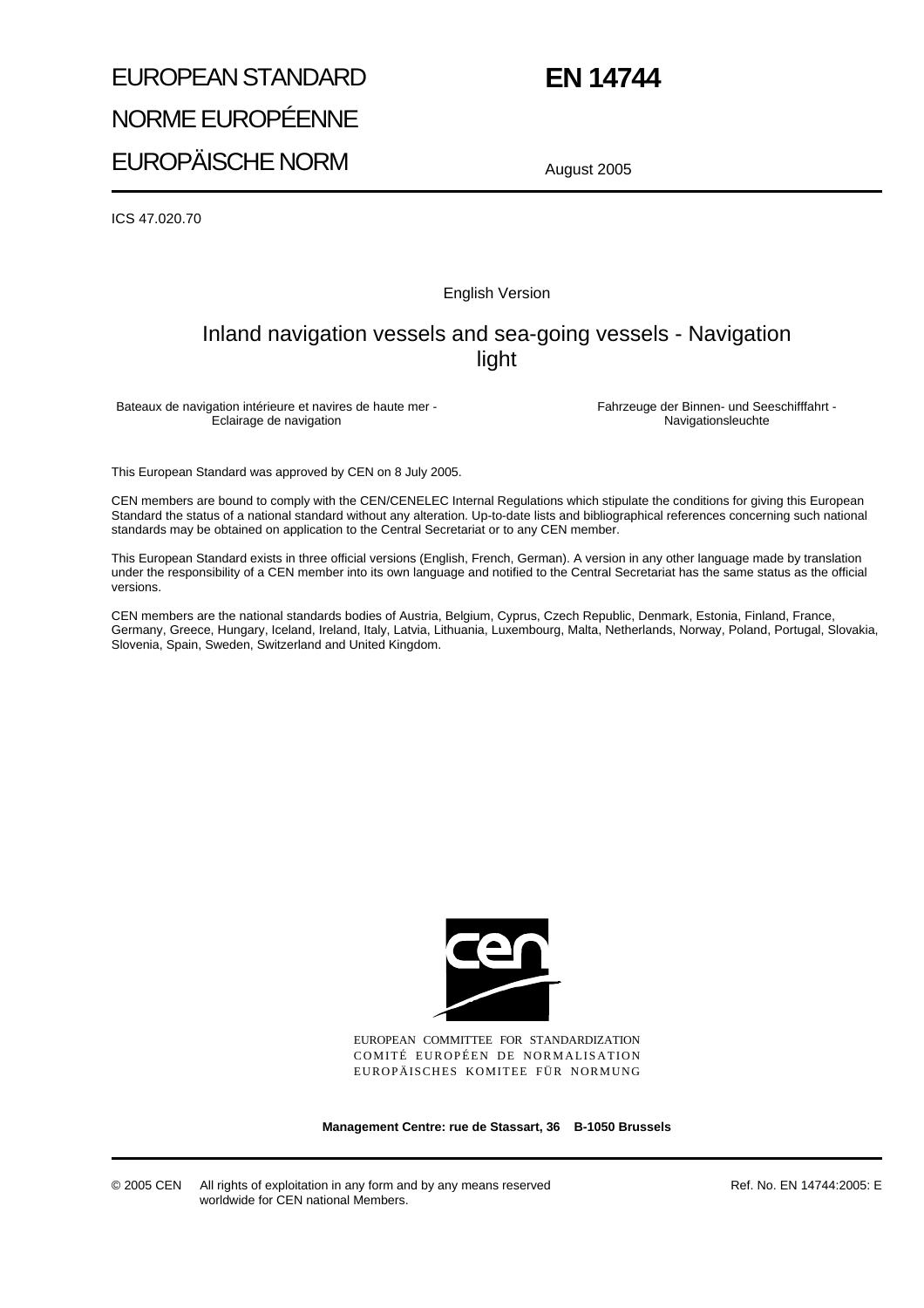# **Contents**

| 1            |                                                                                           |  |  |  |
|--------------|-------------------------------------------------------------------------------------------|--|--|--|
| $\mathbf{2}$ |                                                                                           |  |  |  |
| 3            |                                                                                           |  |  |  |
| 4            |                                                                                           |  |  |  |
| 4.1          |                                                                                           |  |  |  |
| 4.1.1        |                                                                                           |  |  |  |
| 4.1.2        |                                                                                           |  |  |  |
| 4.1.3        |                                                                                           |  |  |  |
| 4.2          |                                                                                           |  |  |  |
| 4.2.1        |                                                                                           |  |  |  |
| 4.2.2        |                                                                                           |  |  |  |
| 4.3          |                                                                                           |  |  |  |
| 4.3.1        |                                                                                           |  |  |  |
| 4.3.2        |                                                                                           |  |  |  |
| 4.4          |                                                                                           |  |  |  |
| 4.5          |                                                                                           |  |  |  |
| 4.6          |                                                                                           |  |  |  |
| 4.7          |                                                                                           |  |  |  |
| 4.8          |                                                                                           |  |  |  |
| 4.8.1        |                                                                                           |  |  |  |
| 4.8.2        |                                                                                           |  |  |  |
| 4.8.3        |                                                                                           |  |  |  |
| 4.8.4        |                                                                                           |  |  |  |
| 4.8.5        |                                                                                           |  |  |  |
| 4.8.6        |                                                                                           |  |  |  |
| 4.8.7        |                                                                                           |  |  |  |
| 4.8.8        |                                                                                           |  |  |  |
| 4.8.9        |                                                                                           |  |  |  |
| 4.8.10       |                                                                                           |  |  |  |
| 4.9          |                                                                                           |  |  |  |
| 4.10         | Other light sources, e.g. light emitting diodes (LED) and their particularities12         |  |  |  |
| 4.10.1       |                                                                                           |  |  |  |
| 4.10.2       |                                                                                           |  |  |  |
| 4.10.3       |                                                                                           |  |  |  |
| 4.11         |                                                                                           |  |  |  |
| 4.12         |                                                                                           |  |  |  |
| 5            |                                                                                           |  |  |  |
| 5.1          |                                                                                           |  |  |  |
| 5.1.1        |                                                                                           |  |  |  |
| 5.1.2        |                                                                                           |  |  |  |
| 5.1.3        |                                                                                           |  |  |  |
| 5.1.4        |                                                                                           |  |  |  |
| 5.1.5        |                                                                                           |  |  |  |
| 5.2          |                                                                                           |  |  |  |
| 5.2.1        |                                                                                           |  |  |  |
| 5.2.2        |                                                                                           |  |  |  |
| 5.2.3        |                                                                                           |  |  |  |
| 5.2.4        | Measurement of luminous intensity and colour locus under the influence of temperature  18 |  |  |  |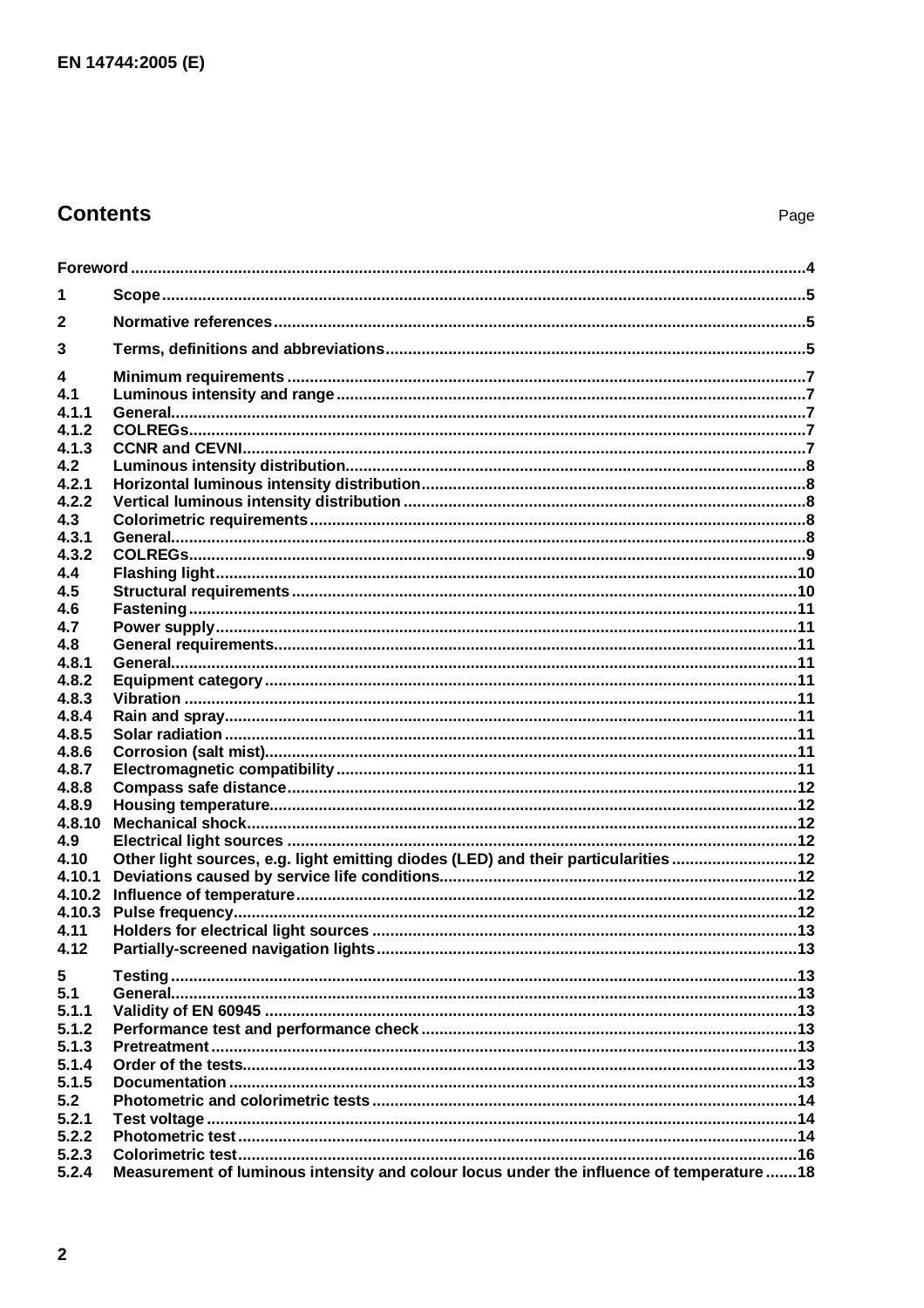| 5.2.5          |  |
|----------------|--|
| 5.3            |  |
| 5.3.1          |  |
| 5.3.2          |  |
| 5.3.3          |  |
| 5.3.4          |  |
| 5.3.5          |  |
| 5.3.6          |  |
| 5.3.7          |  |
| 5.3.8          |  |
| 5.4            |  |
| 5.4.1          |  |
| 5.4.2          |  |
| 5.4.3          |  |
| 6              |  |
| $\overline{7}$ |  |
|                |  |
| A.1            |  |
| A.2            |  |
| A.2.1          |  |
| A.2.2          |  |
|                |  |
|                |  |
| C.1            |  |
| C.2            |  |
|                |  |
|                |  |
| D.1            |  |
| D.2            |  |
|                |  |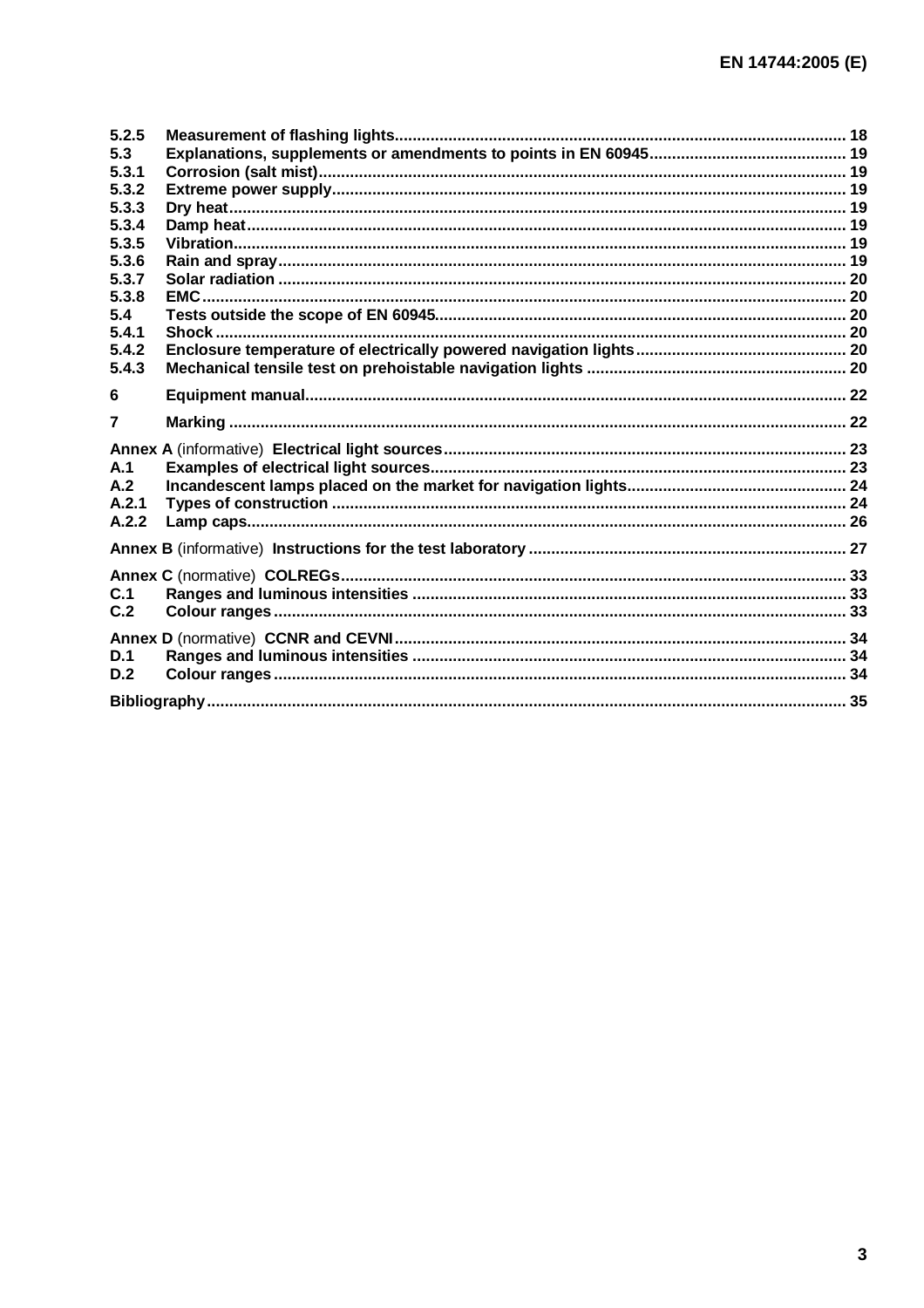# **Foreword**

This European Standard (EN 14744:2005) has been prepared by Technical Committee CEN/TC 15 "Inland navigation vessels", the secretariat of which is held by DIN.

This European Standard shall be given the status of a national standard, either by publication of an identical text or by endorsement, at the latest by February 2006, and conflicting national standards shall be withdrawn at the latest by February 2006.

CEN/TC 300 "Sea-going vessels and marine technology" supports this project.

According to the CEN/CENELEC Internal Regulations, the national standards organizations of the following countries are bound to implement this European Standard: Austria, Belgium, Cyprus, Czech Republic, Denmark, Estonia, Finland, France, Germany, Greece, Hungary, Iceland, Ireland, Italy, Latvia, Lithuania, Luxembourg, Malta, Netherlands, Norway, Poland, Portugal, Slovakia, Slovenia, Spain, Sweden, Switzerland and the United Kingdom.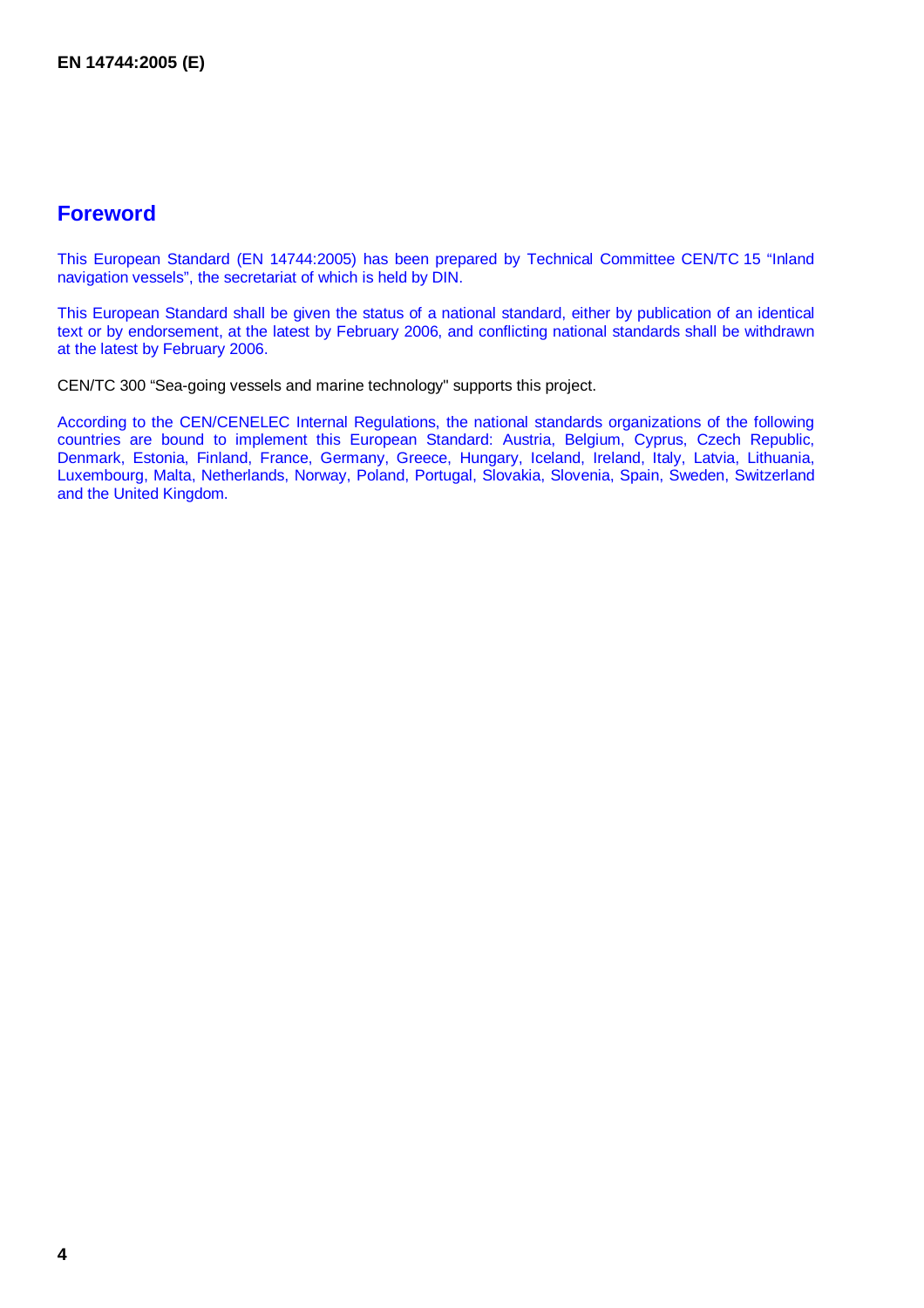#### **1 Scope**

This European Standard applies to requirements for navigation lights and their testing:

- a) for inland navigation and sea-going vessels;
- b) for recreational craft of 20 m and over;
- c) For recreational craft of less than 20 m that shall also meet the CEVNI rules.

This European Standard is not applicable to navigation lights on recreational craft less than 20 m in length that come within the scope just of COLREGs.

This standard specifies requirements for navigation lights cited in regulations, see Bibliography.

#### **2 Normative references**

The following referenced documents are indispensable for the application of this European Standard. For dated references, only the edition cited applies. For undated references, the latest edition of the referenced document (including any amendments) applies.

EN 60529, *Degrees of protection provided by enclosures (IP Code) (IEC 60529:1989)* 

EN 60945, *Maritime navigation and radiocommunication equipment and systems — General requirements — Methods of testing and required test results (IEC 60945:2002)*

CIE 15, *Colorimetry*

CIE 69, *Methods of characterizing illuminance meters and luminance meters — Performance, characteristics and specifications*

CIE 70:1987, *The measurement of absolute luminous intensity distributions*

ISO/CIE 10527, *CIE standard colorimetric observers* 

IEC 60068-2-27, *Environmental testing — Part 2: Tests —- Test Ea and guidance: Shock*

COLREGs, *International Regulations for Preventing Collisions at Sea, 1972* 

Provisions on the colour and luminous intensity of the on-board lights and the approval of signal lights in navigation on the Rhine of the Central Commission for Navigation on The Rhine (CCNR)

CEVNI, *Code Européen des Voies de Navigation Intérieure* 

#### **3 Terms, definitions and abbreviations**

For the purposes of this European Standard, the following terms, definitions and abbreviations apply

**3.1 navigation light**  signal light navigation lamp apparatus with light source on water-borne vessels, recreational craft or on inland navigation and sea-going vessels for the distribution of light of specific colours and angles for the purpose of signalling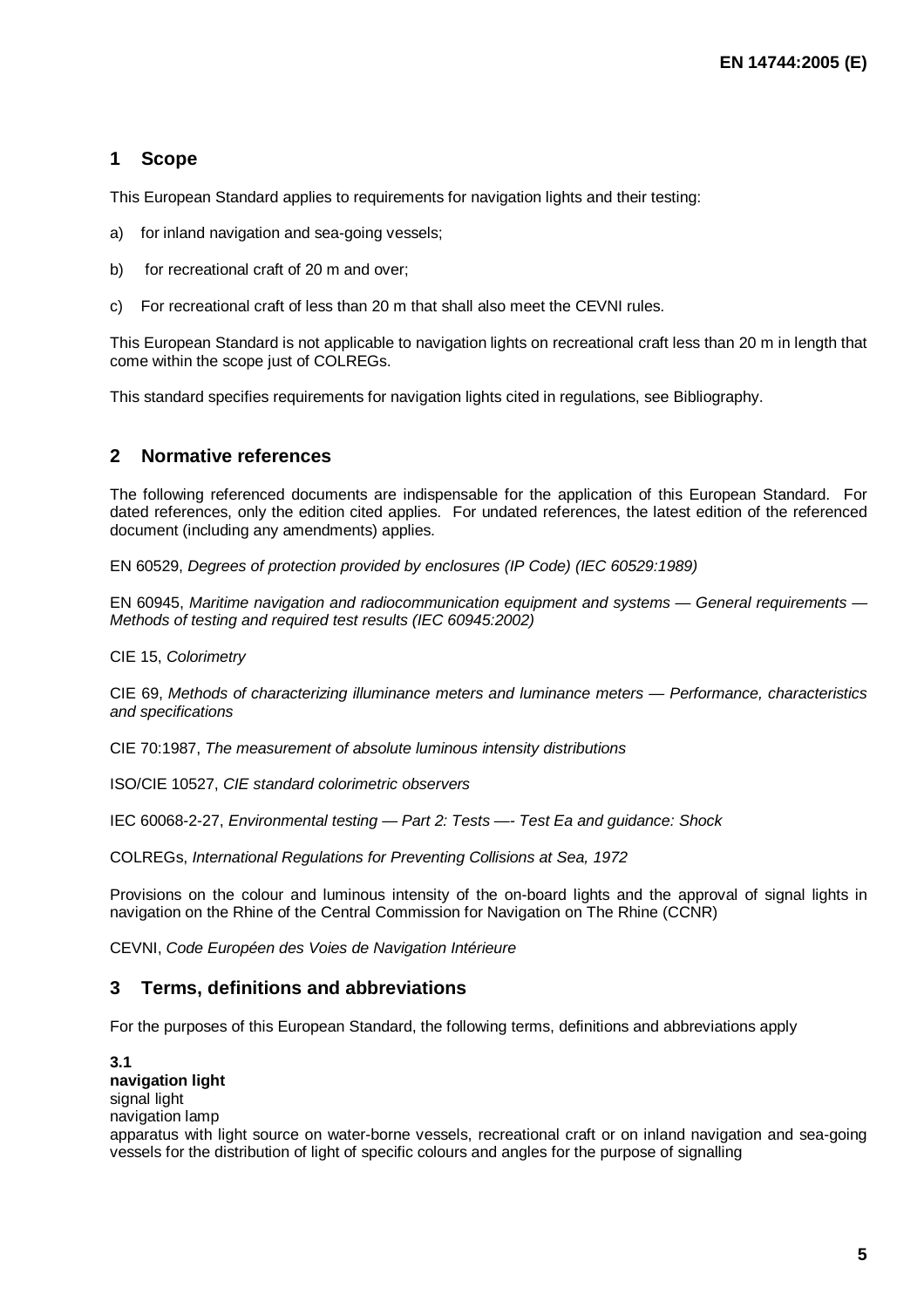#### **3.2**

**navigation light**  signal light light light phenomena radiated by navigation lights

#### **3.3**

#### **non-electrically powered navigation light**

light in which the light source is operated with propane or petroleum, for example

#### **3.4**

#### **range**

distance from which the light of the navigation light may be seen

#### **3.5**

#### **zero signal direction**

horizontal direction of radiation of a navigation light in the centre-line plane or parallel to it, designated in this standard either as 0° or "dead ahead"

### **3.6**

**light source** 

system for generating light in a navigation light

#### **3.7**

#### **double-deck navigation light**

two navigation lights arranged in an enclosure one above the other

#### **3.8**

#### **partially-screened navigation light**

two navigation lights with horizontal beam sectors that combine to give an overall sector ≥ 360°

### **3.9**

#### **flashing light**

sequence of regular light phenomena per unit of time

#### **3.10**

#### **reference circle light**

navigation light with radiation range of < 360 °

# **3.11**

#### **abbreviations**

| <b>CCNR</b>    | Central Commission for Navigation of the Rhine                   |
|----------------|------------------------------------------------------------------|
| <b>CIE</b>     | International Commission on Illumination                         |
| <b>CEVNI</b>   | Code européen des voies de navigation intérieure                 |
| <b>COLREGS</b> | International Regulations for Preventing Collisions at Sea, 1972 |
| <b>IMO</b>     | International Maritime Organization                              |
| LED            | <b>Light Emitting Diode</b>                                      |
| MED            | Marine Equipment Directive                                       |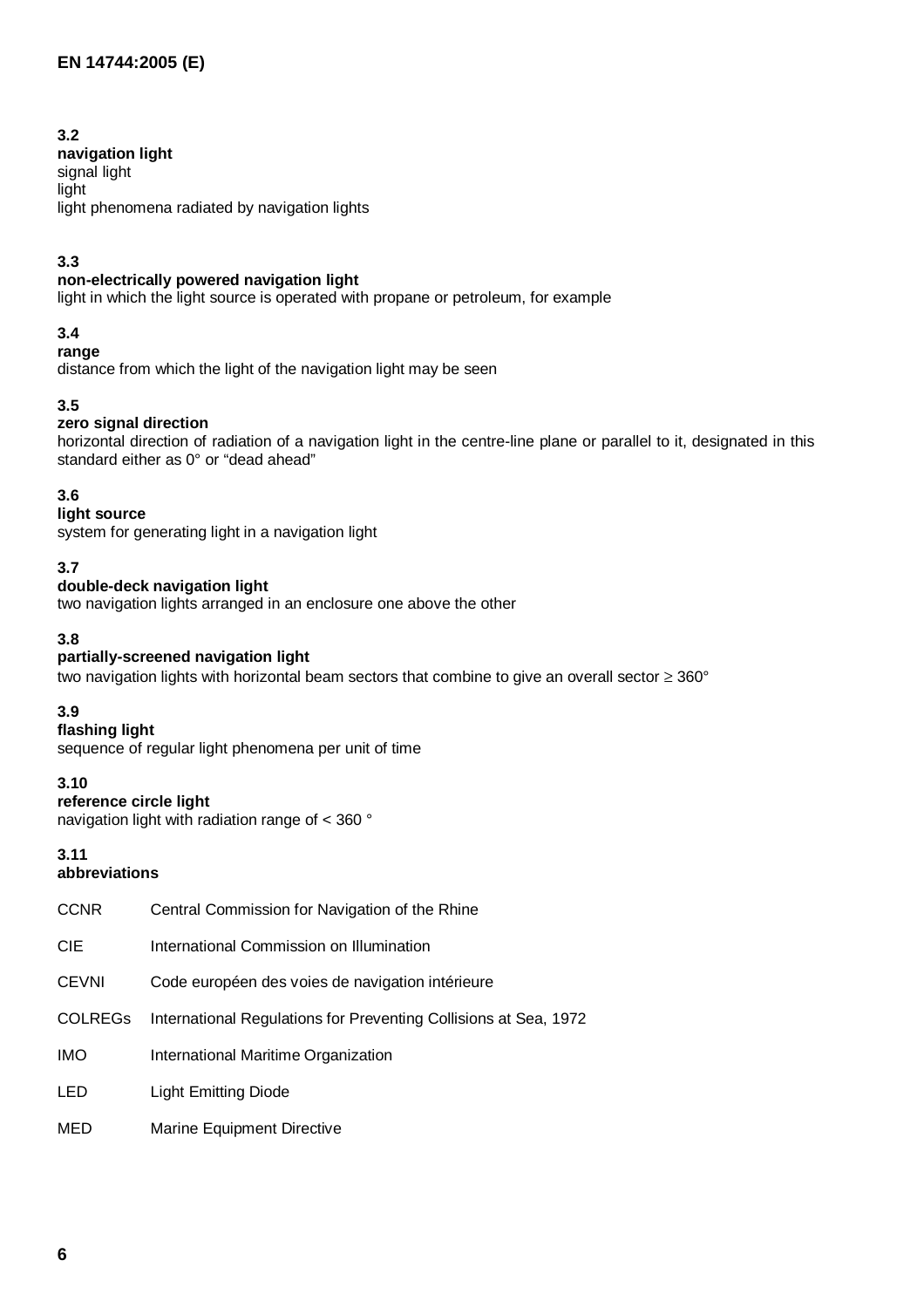#### **4 Minimum requirements**

#### **4.1 Luminous intensity and range**

#### **4.1.1 General**

*I*0 is the photometric luminous intensity in candela (cd) that, in the case of navigation lights with an electrical light source, is measured in the laboratory at rated voltage.

Taking into account the ageing of the light source, contamination of the optical system and voltage fluctuations of the vessel power supply system, for example, the luminous intensity under operating conditions *I*B in candela (cd), for the values listed in the COLREGs is assumed to be 20 % less than the photometric luminous intensity *I*<sub>0</sub>.

Therefore,  $I_B = 0.8 \times I_0$  (cd)

**Where** 

*I*<sub>B</sub> is the luminous intensity under operating conditions, in candela (cd)

 $I<sub>0</sub>$  is the photometric luminous intensity, in candela (cd)

The range given on the navigation light depends on the interval for  $I_0$  in Table 1 in which the luminous intensity *I*0 actually measured lies. It is not permitted to mark a navigation light with a higher or lower figure.

| Nominal<br>size is the<br>Minimum<br>range of the<br>range value<br>navigation<br>lights |                |       | Maximum<br>range value | Operational<br><b>luminous</b><br>intensity (lB) | Minimum<br>photometric<br><b>luminous</b><br>intensity $(l_0)$<br>to be measured<br>in the laboratory | Maximum<br>photometric<br><b>luminous</b><br>intensity $(l_0)$<br>to be measured<br>in the laboratory | Other range<br>designation<br>(CCNR,<br>CEVNI) |               |
|------------------------------------------------------------------------------------------|----------------|-------|------------------------|--------------------------------------------------|-------------------------------------------------------------------------------------------------------|-------------------------------------------------------------------------------------------------------|------------------------------------------------|---------------|
| nm                                                                                       | nm             | km    | nm                     | km                                               | cd                                                                                                    | cd                                                                                                    | cd                                             |               |
| 1                                                                                        | 1              | 1,85  | $\overline{2}$         | 3,70                                             | 0,9                                                                                                   | 1,1                                                                                                   | 5,4                                            | Normal        |
| $\overline{2}$                                                                           | $\overline{2}$ | 3,70  | 5                      | 9,26                                             | 4,3                                                                                                   | 5,4                                                                                                   | 65                                             | <b>Bright</b> |
| 3                                                                                        | 3              | 5,56  | 5                      | 9,26                                             | 12                                                                                                    | 15                                                                                                    | 65                                             | <b>Bright</b> |
| 5                                                                                        | 5              | 9,26  | 7,5                    | 13,9                                             | 52                                                                                                    | 65                                                                                                    | 257                                            | Intense       |
| 6                                                                                        | 6              | 11,11 | 7,5                    | 13,9                                             | 94                                                                                                    | 118                                                                                                   | 257                                            | Intense       |

**Table 1 — Range, luminous intensities and range designations** 

If the luminous intensity of a navigation light is within the ranges specified in Table 1 for *I*0, the COLREGs, CCNR and CEVNI requirements may be considered to have been met.

#### **4.1.2 COLREGs**

If the range of the navigation light is intended to meet only the COLREGs, the luminous intensities in Table C.1 of normative Annex C apply instead of Table 1.

#### **4.1.3 CCNR and CEVNI**

If the range of the navigation light is intended to meet only the CCNR and CEVNI regulations, the luminous intensities in Table D.1 of normative Annex D apply instead of Table 1.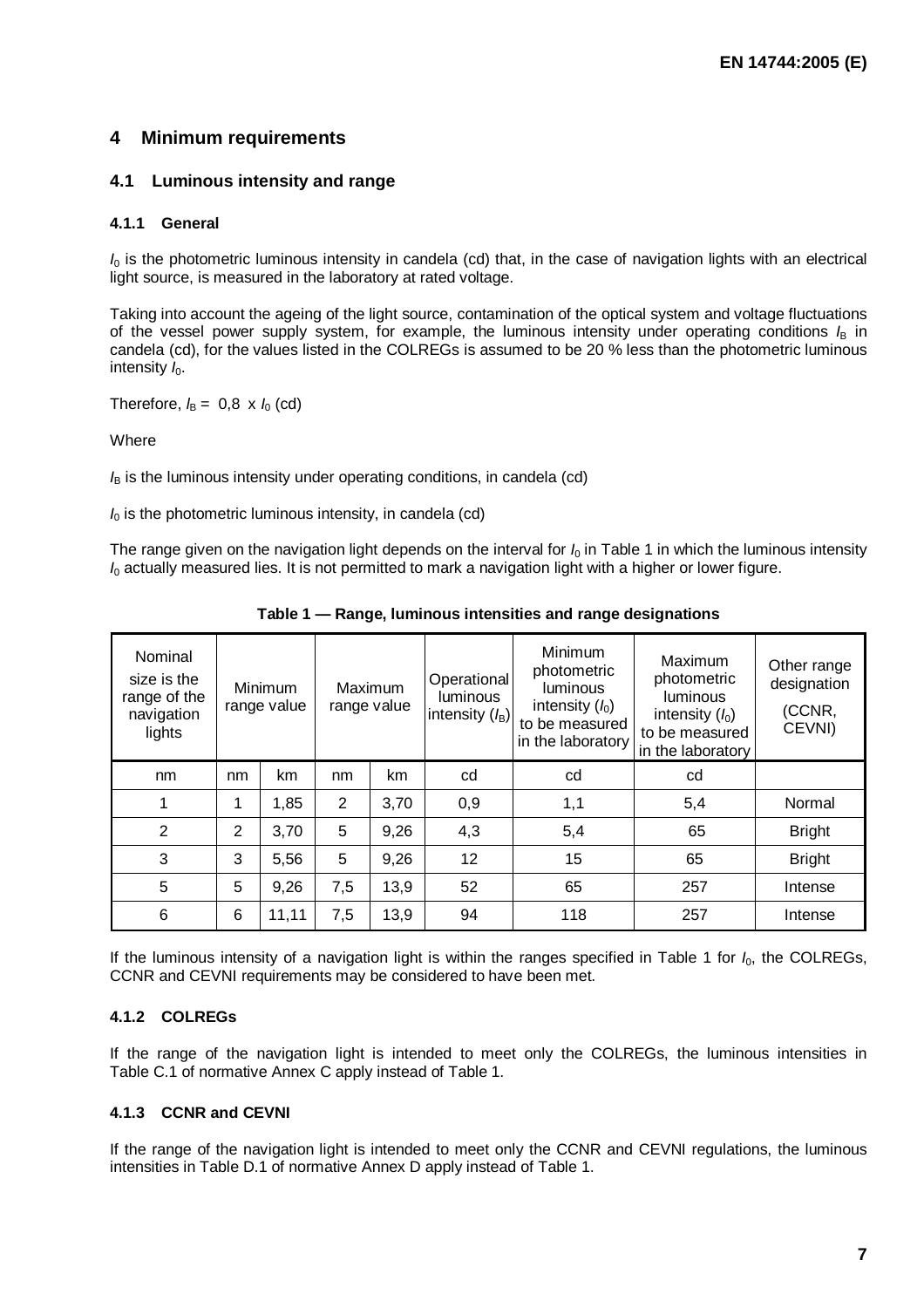#### **4.2 Luminous intensity distribution**

#### **4.2.1 Horizontal luminous intensity distribution**

The requirements of the COLREGs apply.

According to the COLREG "almost zero" means a value of not greater than 10% of the photometric luminous intensity  $I_0$  measured in the zero signal direction  $(3.5)$  (dead ahead direction).

In the case of two-colour or three-colour navigation lights, the luminous intensity distribution shall be uniform so that in the range of 3° on each side of the zero signal, the maximum permissible luminous intensity shall not be exceeded and the minimum required luminous intensity shall not be fallen short of.

The horizontal luminous intensity distribution of the navigation light shall be uniform over the whole radiation angle so that the maximum and minimum values of the photometric luminous intensity do not differ by more than a factor of 1,5. The luminous intensities of the starboard and port lights shall not differ by more than a factor of 1,5.

#### **4.2.2 Vertical luminous intensity distribution**

The requirements of the COLREGs apply.

The maximum vertical luminous intensity shall not exceed the horizontal luminous intensity at 0° by more than a factor of 1,5. Navigation lights with vertical luminous intensity distribution according to COLREGs, Annex I, 10 (a) specified for motor boats only shall be marked accordingly (three-bladed propeller).

#### **4.3 Colorimetric requirements**

#### **4.3.1 General**

The colour ranges given in Table 2 apply.

| Signal light<br>colour | Coordinates of the vertices |       |       |       |       |       |       |  |  |
|------------------------|-----------------------------|-------|-------|-------|-------|-------|-------|--|--|
| White                  | X                           | 0,310 | 0,443 | 0,500 | 0,500 | 0,453 | 0,310 |  |  |
|                        |                             | 0,283 | 0,382 | 0,382 | 0.440 | 0,440 | 0,348 |  |  |
| Red                    | X                           | 0,690 | 0,710 | 0,680 | 0,660 |       |       |  |  |
|                        | ν                           | 0,290 | 0,290 | 0,320 | 0,320 |       |       |  |  |
| Green                  | X                           | 0,009 | 0,284 | 0,207 | 0,013 |       |       |  |  |
|                        | ν                           | 0,720 | 0,520 | 0,397 | 0.494 |       |       |  |  |
| Yellow                 | X                           | 0,612 | 0,618 | 0,575 | 0,575 |       |       |  |  |
|                        |                             | 0,382 | 0,382 | 0,425 | 0,406 |       |       |  |  |
| <b>Blue</b>            | X                           | 0,136 | 0,218 | 0,185 | 0,102 |       |       |  |  |
|                        | ν                           | 0,040 | 0.142 | 0.175 | 0.105 |       |       |  |  |

#### **Table 2 — Colour range vertices**

If the colour locus of a navigation light is within the coordinates specified in Table 2, the COLREGs, CCNR and CEVNI requirements relating to colour loci are satisfied.

NOTE The table corresponds to that in CIE No. 2.2 (TC – 1.6) – 1975; CIE S 004/E – 2001 "Colours of light signals" published by the CIE in 2001 was not regarded as being suitable.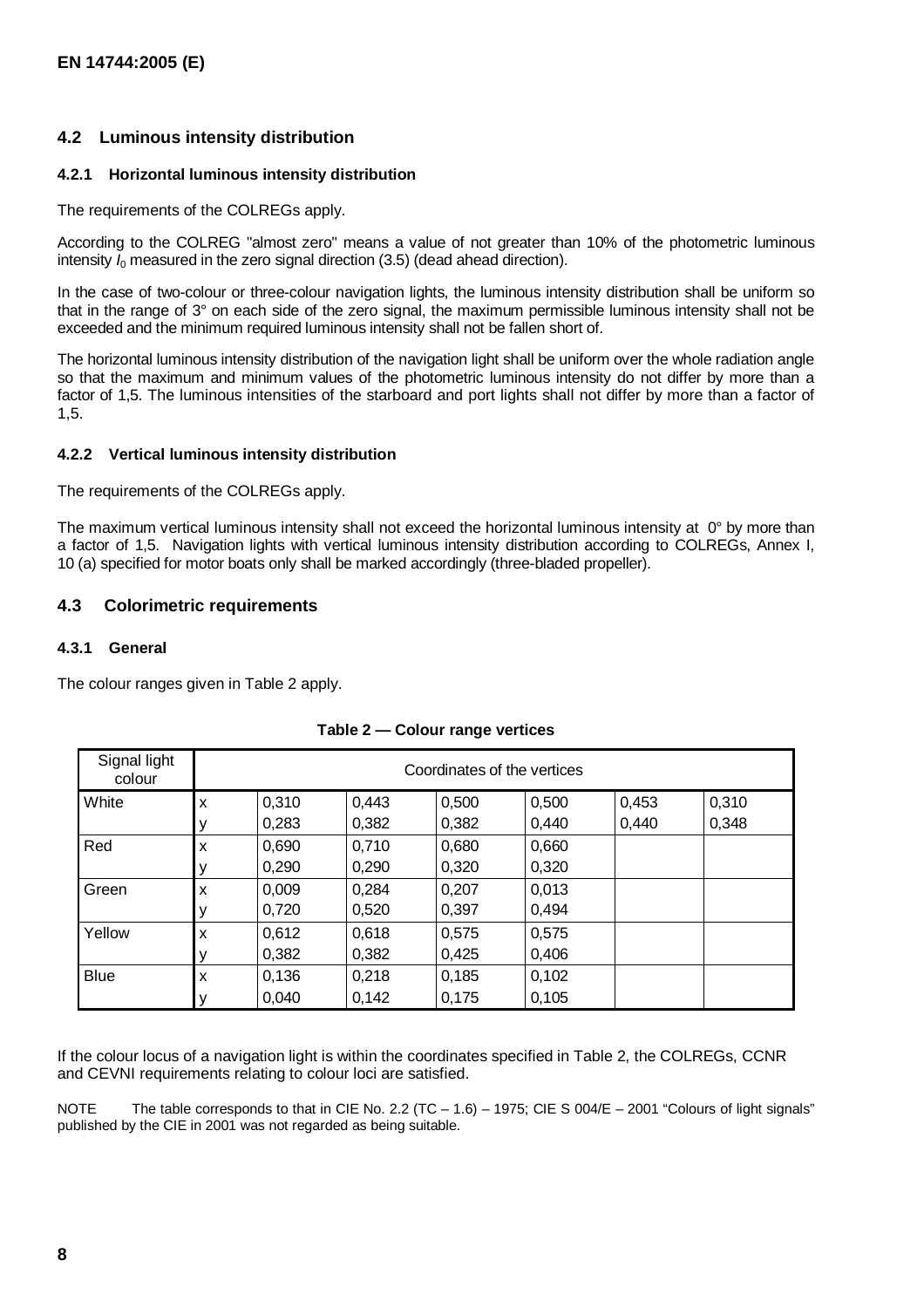#### **4.3.2 COLREGs**

If the colour locus is intended to meet the requirements of the COLREGs only, the colour ranges in Table C.2 in normative Annex C apply instead of Table 2.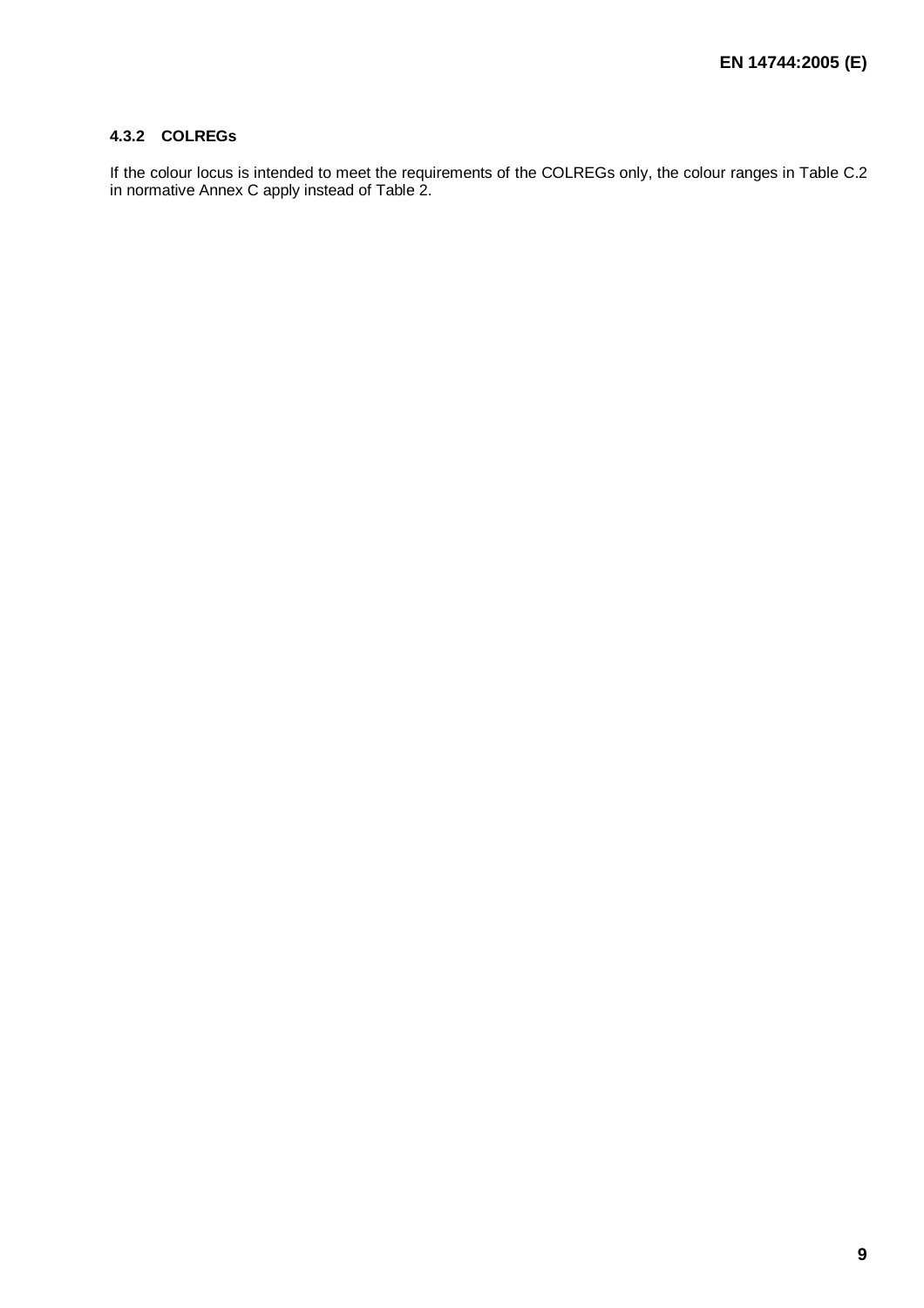#### **4.4 Flashing light**

The ruling dimension for the range is the visually effective luminous intensity  $(I_{\text{EFF}})$ .  $I_{\text{EFF}}$  is a measure for the conspicuity and efficiency of the flashing light emitted.

 $I_{\text{EFF}}$  shall attain at least the minimum horizontal photometric luminous intensity values  $I_0$  in Table 1.

 $I_{\text{EFF}}$  is calculated as follows from the maximum instantaneous luminous intensity in the observation direction ( $I_{\text{MAX}}$ ) according to the Blondel-Rey equation:

$$
I_{\text{EFF}} = \frac{\int_{t_1}^{t_2} I_{MAX} dt}{0, 2 + (t_2 - t_1)}
$$

**Where** 

 $I_{\text{EFF}}$  is the effective luminous intensity in candela;

 $I_{MAX}$  is the instantaneous value in candela;

0,2 is the Blondel-Rey constant for night observation in seconds;

 $t_1$  and  $t_2$  are the integration time limits in seconds.

If the duration of the light phenomenon less the rise time and decay time, i.e. the time in which the instantaneous luminous intensity attains or exceeds the required minimum luminous intensity, is greater than 0,3 s, the light may be regarded as a steady light. The effective luminous intensity shall not then be determined.

| <b>Designation</b>   | Area           | Number of regular light phenomena per minute |      |  |
|----------------------|----------------|----------------------------------------------|------|--|
|                      |                | min.                                         | max. |  |
| Flashing light       | CCNR, CEVNI    | 40                                           | 60   |  |
| Quick flashing light | CCNR, CEVNI    | 100                                          | 120  |  |
| Flashing light       | <b>COLREGS</b> | 120                                          |      |  |

**Table 3 — Number of regular light phenomena of flashing lights** 

The luminous intensity ranges and colour ranges in 4.1 and 4.3 apply, but without the upper limit for the luminous intensity.

The vertical radiation shall be at least 4°.

With an inclination of the flashing light to the horizontal of up to  $\pm 2^{\circ}$ , the luminous intensities shall still be at least 80 % of the luminous intensity at 0°.

#### **4.5 Structural requirements**

**4.5.1** Prehoistable navigation lights shall be fitted with an adequate strain-relief device for the supply cable that shall withstand a tensile load of at least 50 N.

**4.5.2** In the case of prehoistable navigation lights, the tensile loading shall be tested as described in 5.4.3.

#### **4.5.3 Electrical safety**

The electrical safety shall be ensured as described in EN 60945

.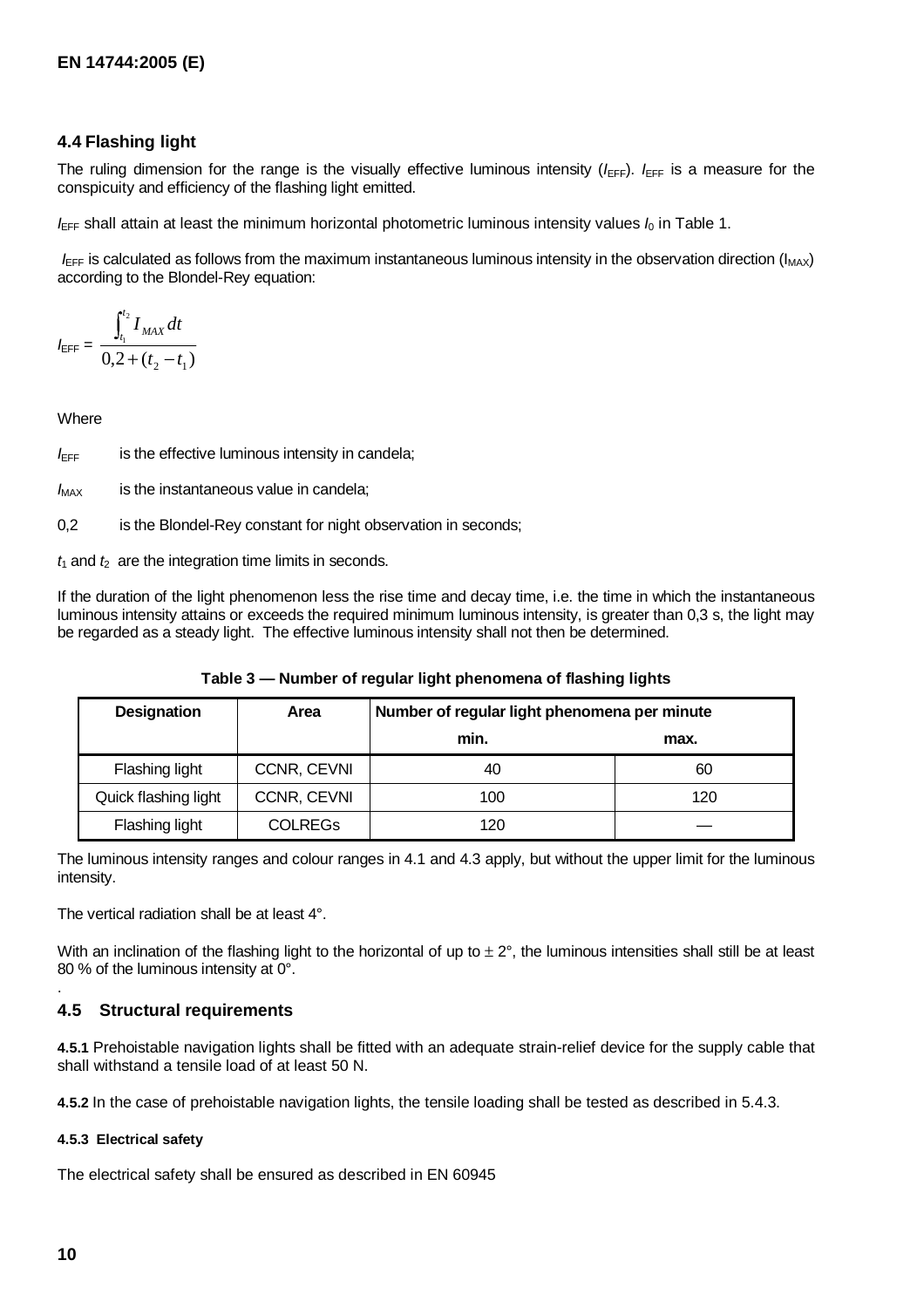#### **4.5.4 Reflectors**

Reflectors are permitted only in hermetically-sealed systems.

#### **4.6 Fastening**

The navigation lights shall be capable of being fastened on board in the specified manner.

#### **4.7 Power supply**

**4.7.1** The requirements of EN 60945 apply except for those on:

- a) extreme power supply;
- b) excessive conditions;
- c) power supply failure.

#### **4.7.2 Rated voltage**

The possible rated voltages for navigation lights are 6 V, 12 V, 24 V, 32 V, 42 V, 115 V and 230 V.

#### **4.8 General requirements**

#### **4.8.1 General**

Unless otherwise indicated in this standard, the requirements of EN 60945 apply.

#### **4.8.2 Equipment category**

Navigation lights belong to the equipment category "exposed to the weather" as specified in EN 60945.

#### **4.8.3 Vibration**

When tested as described in 5.3.5, the deviations listed there shall be taken into account.

#### **4.8.4 Rain and spray**

The requirements of EN 60945 apply with the addition that a navigation light in continuous duty shall withstand a shock from a flood of water without any change.

The test shall be as described in 5.3.6.

#### **4.8.5 Solar radiation**

The test shall be as described in 5.3.7.

#### **4.8.6 Corrosion (salt mist)**

The test shall be as described in 5.3.1.

#### **4.8.7 Electromagnetic compatibility**

The test shall be as described in 5.3.8.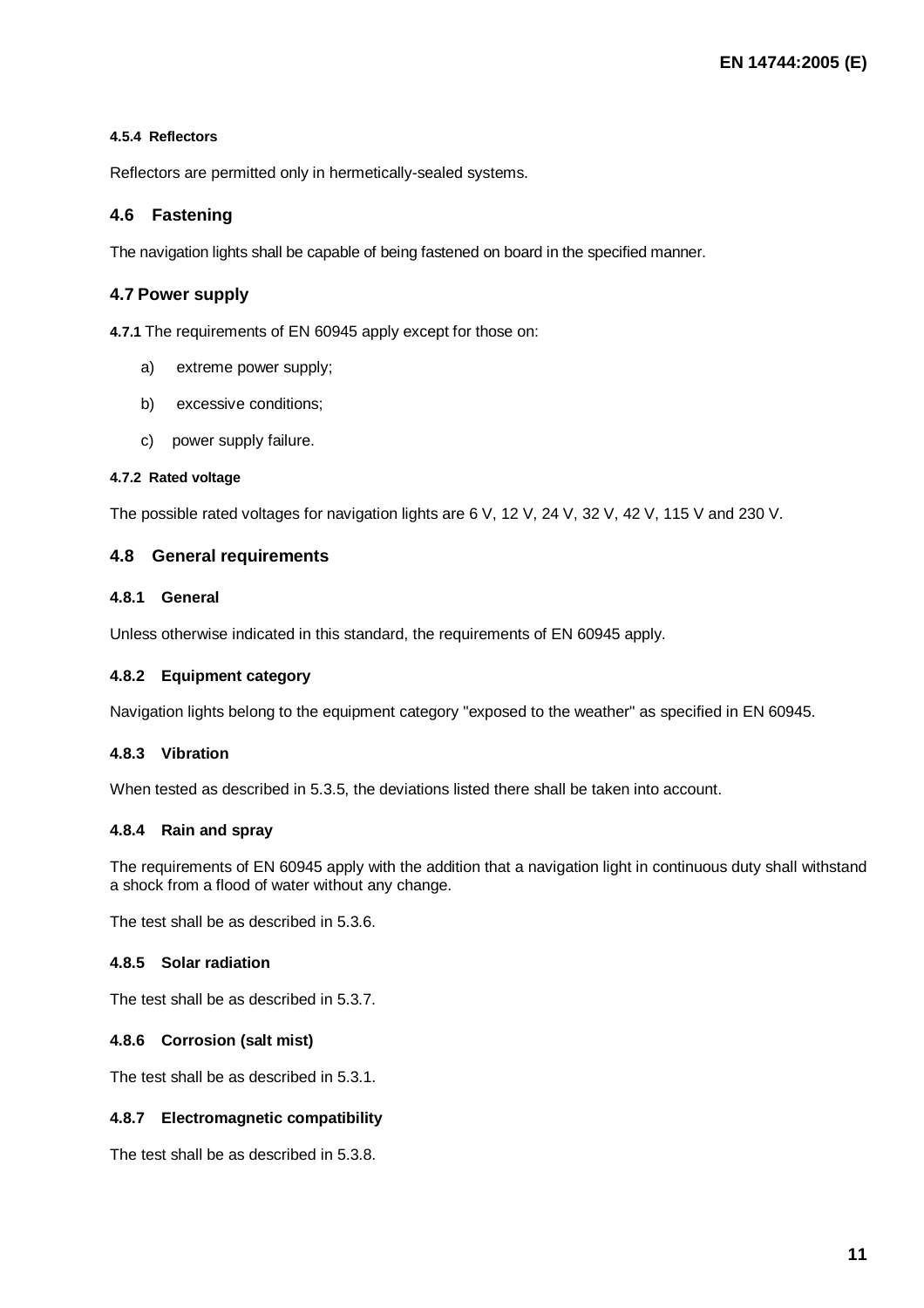#### **4.8.8 Compass safe distance**

The requirements of EN 60945 do not apply to navigation lights that consist mainly of non-magnetic materials.

#### **4.8.9 Housing temperature**

Housing parts of electrically powered navigation lights that may be accessed by hand during normal operation shall meet the requirements of the test described in 5.4.2

#### **4.8.10 Mechanical shock**

The test shall be as described in 5.4.1.

#### **4.9 Electrical light sources**

The manufacturer of the navigation light shall describe clearly the light source or light sources that are used.

The light source shall be unmistakeably identifiable and documented.

Replaceable light sources shall be marked at least with the rated voltage, nominal wattage and the manufacturer's mark.

The rated service life of the light sources shall be at least 1000 h at rated voltage and nominal wattage.

Light sources that correspond to the examples in Annex A meet the requirements of this standard.

#### **4.10 Other light sources, e.g. light emitting diodes (LED) and their particularities**

#### **4.10.1 Deviations caused by service life conditions**

If a light source other than an incandescent lamp is used, the navigation light shall clearly indicate (e.g. by failure, similar to the burn out of an incandescent lamp) if the required range can no longer be attained (e.g. as a result of degradation - ageing - or failure of parts of the light source).

#### **4.10.2 Influence of temperature**

#### **4.10.2.1 Influence of temperature on colour locus and luminous intensity**

If something different to an incandescent lamp is used as the light source, it shall be ensured and tested that at ambient temperatures of  $-25$  °C to + 30 °C the luminous intensity and colour locus meet the requirements of this standard both one minute after switching on and after 120 min operation or after thermal equilibrium has been reached.

The test shall be as described in 5.2.4.

#### **4.10.2.2 Dry heat and low temperature**

The light source in the energized state shall withstand ambient temperatures of  $-$  25 °C to + 55 °C without damage.

#### **4.10.3 Pulse frequency**

If the light of a light source is timed electrically, this shall be done at a frequency of at least 100 Hz for steady lights so that the human eye does not notice the pulsing.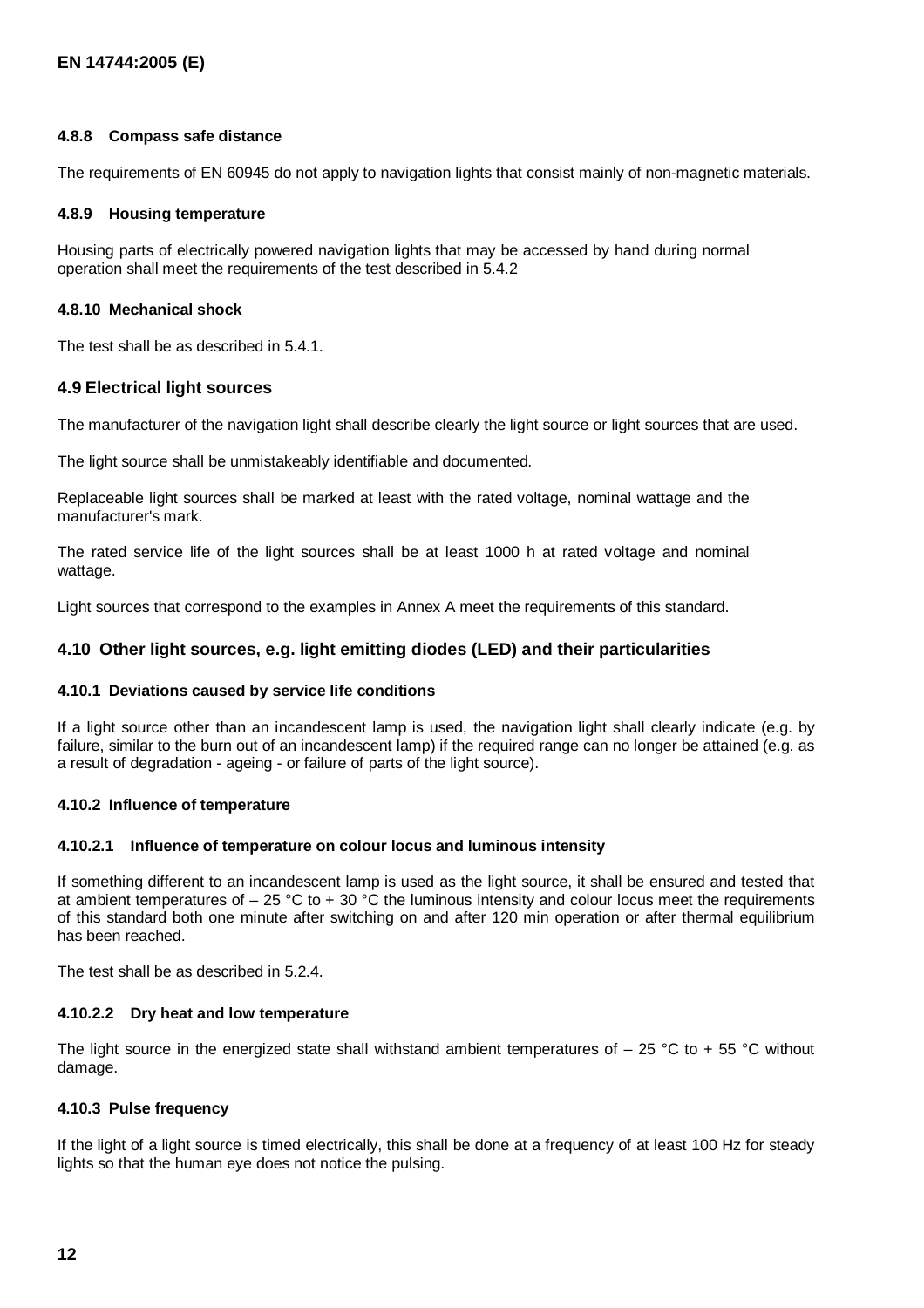#### **4.11 Holders for electrical light sources**

Holders for electrically powered light sources (also for those with pin caps), shall ensure permanent fixing and perfect electrical contact.

#### **4.12 Partially-screened navigation lights**

Navigation lights that are to be used in pairs as all-round lights shall be fitted with partial screens so that the horizontal radiation sectors of the two lights add up to ≥ 360°.

Each of the two navigation lights shall have a mark indicating the "zero signal" direction of the vessel after assembly.

NOTE In order to prevent occlusion of all-round lights by masts and other components, these navigation lights should also be used and operated in pairs. These pairs of navigation lights are called partially-screened navigation lights.

#### **5 Testing**

#### **5.1 General**

#### **5.1.1 Validity of EN 60945**

Unless otherwise specified in this standard, the test conditions in EN 60945 apply.

#### **5.1.2 Performance test and performance check**

A performance test (PT) within the meaning of EN 60945 is a complete photometric and colorimetric test as described in this standard

A performance check (PC) within the meaning of EN 60945 only requires the navigation light to function after being switched on.

Only a performance check (PC) shall be carried out after or during all the tests specified in EN 60945. A performance test (PT) shall only be carried out after the sequence described in the "Order of the tests" and after the corrosion test.

#### **5.1.3 Pretreatment**

The navigation lights are not pretreated before the test.

#### **5.1.4 Order of the tests**

The vibration, shock, dry heat, low temperature, solar radiation, rain and spray tests shall be carried out one after another in this order on the same navigation lights.

Then, these navigation lights shall be subjected to a performance test (PT) without any intervention.

All other tests may be carried out in any order.

#### **5.1.5 Documentation**

All tests shall be documented.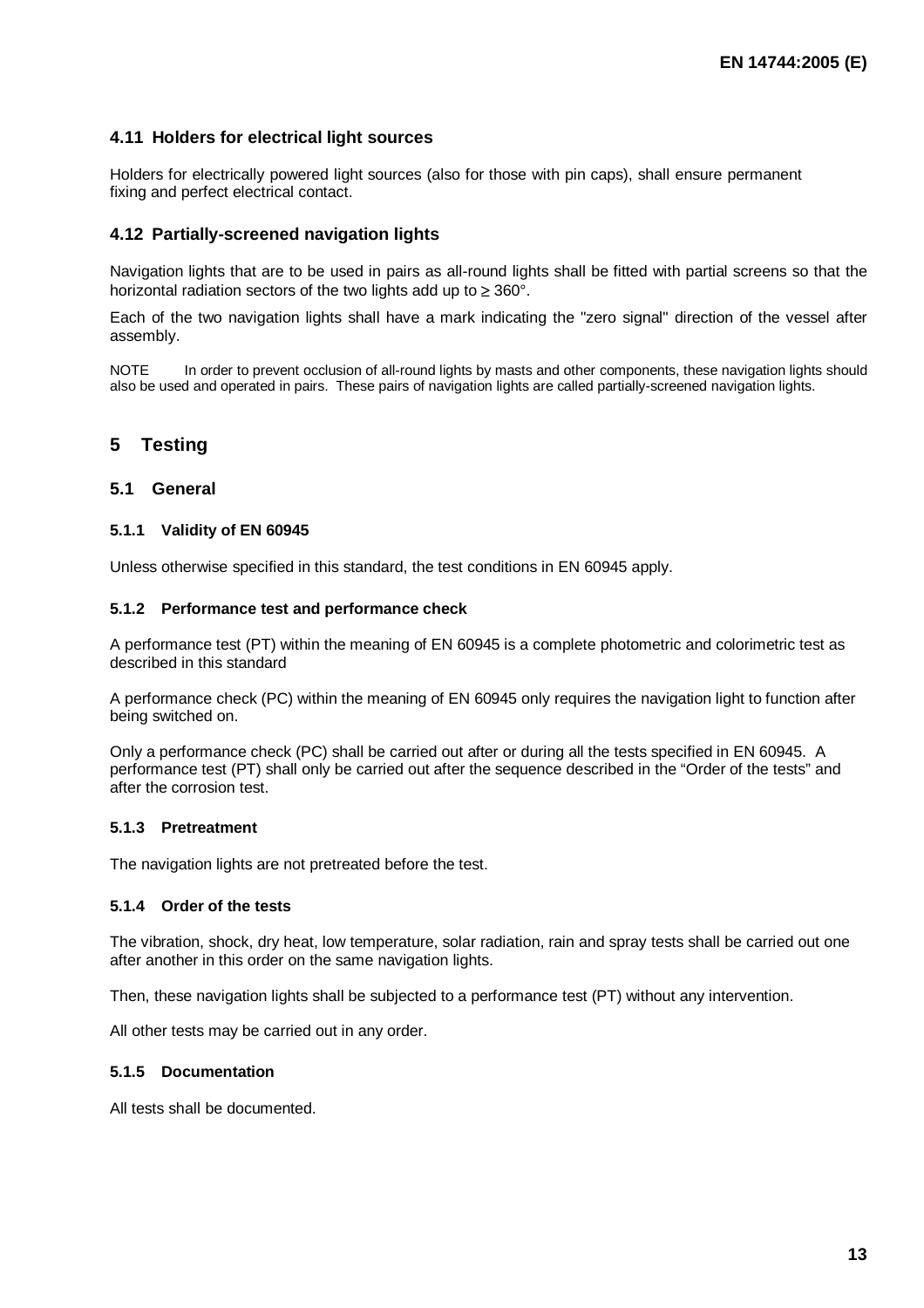#### **5.2 Photometric and colorimetric tests**

#### **5.2.1 Test voltage**

During the photometric and colorimetric tests, the navigation lights shall be supplied with their rated voltage with a tolerance of  $\pm$  0.1 %.

If the manufacturer gives the navigation light a rated voltage range for the operation of his product, the photometric and colorimetric tests shall be carried out at the lowest and highest rated voltages in 4.7.2 that lie within the rated voltage range specified by the manufacturer.

Only in the case of light sources according to 4.10 is the test to be carried out with rated voltage  $\pm$  10 %; the required photometric and colorimetric values shall be attained.

#### **5.2.2 Photometric test**

#### **5.2.2.1 Purpose and application**

This test is to determine the luminous intensity, the horizontal and the vertical luminous intensity distribution and the uniformity of the light output over the whole required radiation sector.

The base documents used for the test and assessment are:

- the COLREGs or the CCNR/CEVNI requirements ;
- this standard and
- CIE 70.

#### **5.2.2.2 Procedure**

#### **5.2.2.2.1 Number of test pieces**

The photometric test shall be carried out on at least one navigation light of each type, of each signal colour and of each rated voltage. The test shall be carried out with each light source specified by the manufacturer.

#### **5.2.2.2.2 Goniophotometer**

The photometric test shall be carried out with a goniophotometer with an accuracy of at least 0,2 degrees in the horizontal and vertical directions (see CIE 70:1987, Clauses 1, 2, 3 and 5). The navigation light shall be mounted on the goniophotometer by means of a suitable clamping device in the same way as it is intended to be attached on board, and be turned and inclined horizontally and vertically around the mid-point of the light source as the centre of rotation in accordance with the specified requirements.

#### **5.2.2.2.3 Photometer**

The luminous intensity shall be measured with a photometer with a measuring range of at least  $10^{-3}$  lux to  $10<sup>4</sup>$  lux.

The V( $\lambda$ ) adjustment error of the photometer f<sub>1</sub> according to CIE 69 shall not exceed 1,5%. The photometer shall have a tube of neutral colour reducing the internal reflections but not covering parts of the detector surface.

The photometer head detector shall be temperature-stabilized so that, as far as possible, it is not affected by the ambient temperature.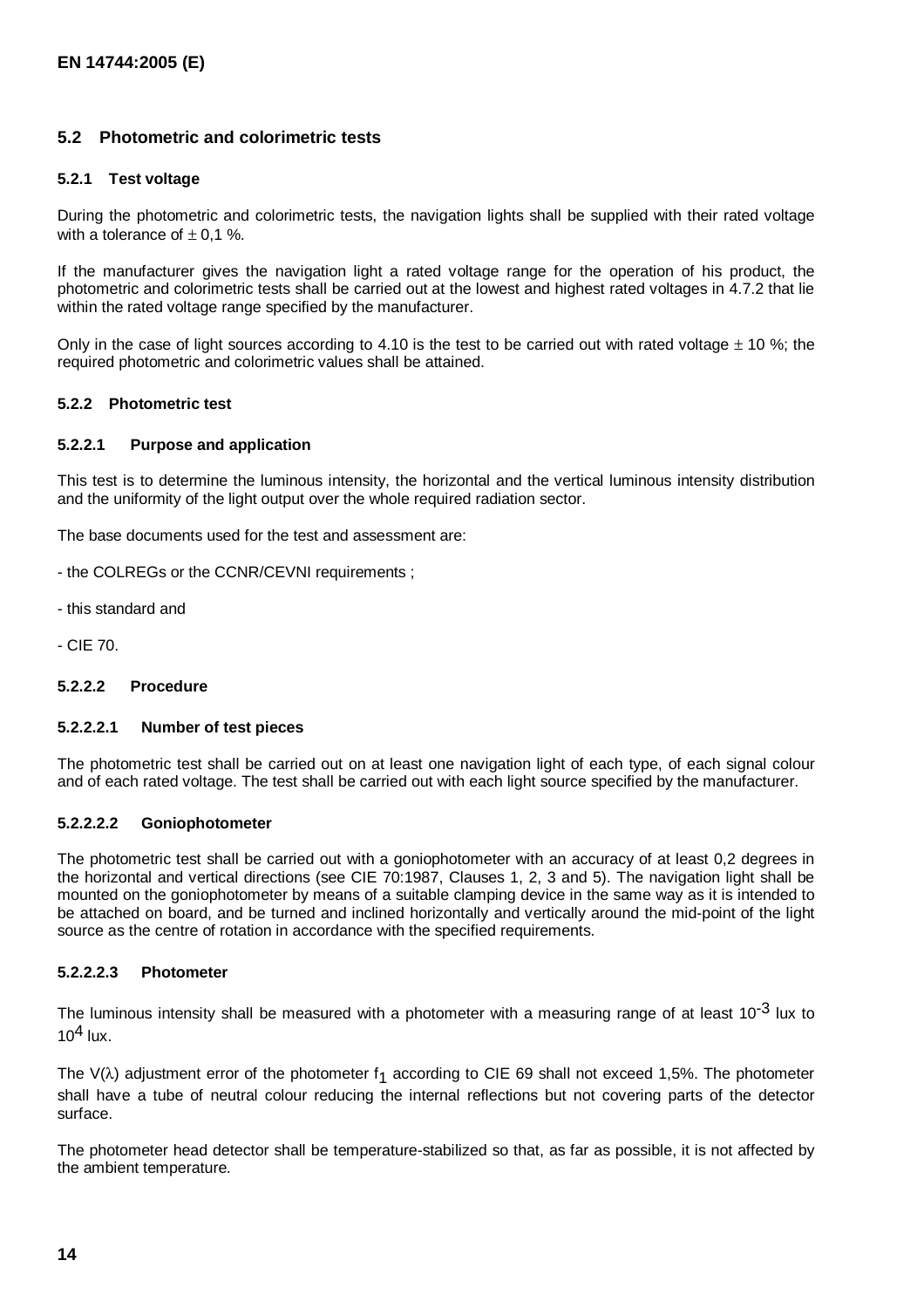The photometer shall be adjusted to the national standard by calibration.

#### **5.2.2.2.4 Measuring distance**

The measuring distance between the centre point of the navigation light or of the light source and the measuring surface of the photoelectric detector shall lie in a range in which the product of the illuminance measured and the square of the distance in metres remains constant when the distance changes, i.e. the distance shall be greater than the photometric limit distance.

When the photometric limit distance is determined experimentally, it shall be taken into account that when the navigation light is inclined to the optical axis of the photometer, the limit distance may be greater than when the navigation light is standing vertical to the optical axis of the photometer.

#### **5.2.2.2.5 Calibration of the measuring section**

The calibration of the whole measuring set-up shall be checked with the aid of a suitable calibration lamp that has also been calibrated to the national standard at the measuring distance selected for the test to be carried out. The check shall be documented.

#### **5.2.2.2.6 Scattered light**

The photometric test shall be carried out in a darkened room in which the limiting surfaces shall be designed to have low reflectivity to ensure that only the light emitted directly by the navigation light to be tested is measured by the photoelectric detector.

The effect of scattered light on the measured result shall be tested, e.g. by cutting off the light falling directly onto the measuring detector directly from the test piece (see 15.4 of CIE 70:1987,).

#### **5.2.2.2.7 Power supply**

During the test, the electrically powered navigation light shall be operated with the test voltage, principally d.c. voltage, via a quickly and finely adjusting power supply unit that keeps the current and voltage constant. The voltage shall be measured as close to the test piece as possible.

The equipment used for setting and controlling the current and voltage shall be calibrated to the national standard.

#### **5.2.2.2.8 Ageing and stabilizing**

Electrical light sources shall be aged before the test and burned in directly before the test; for the required periods, see Table 4.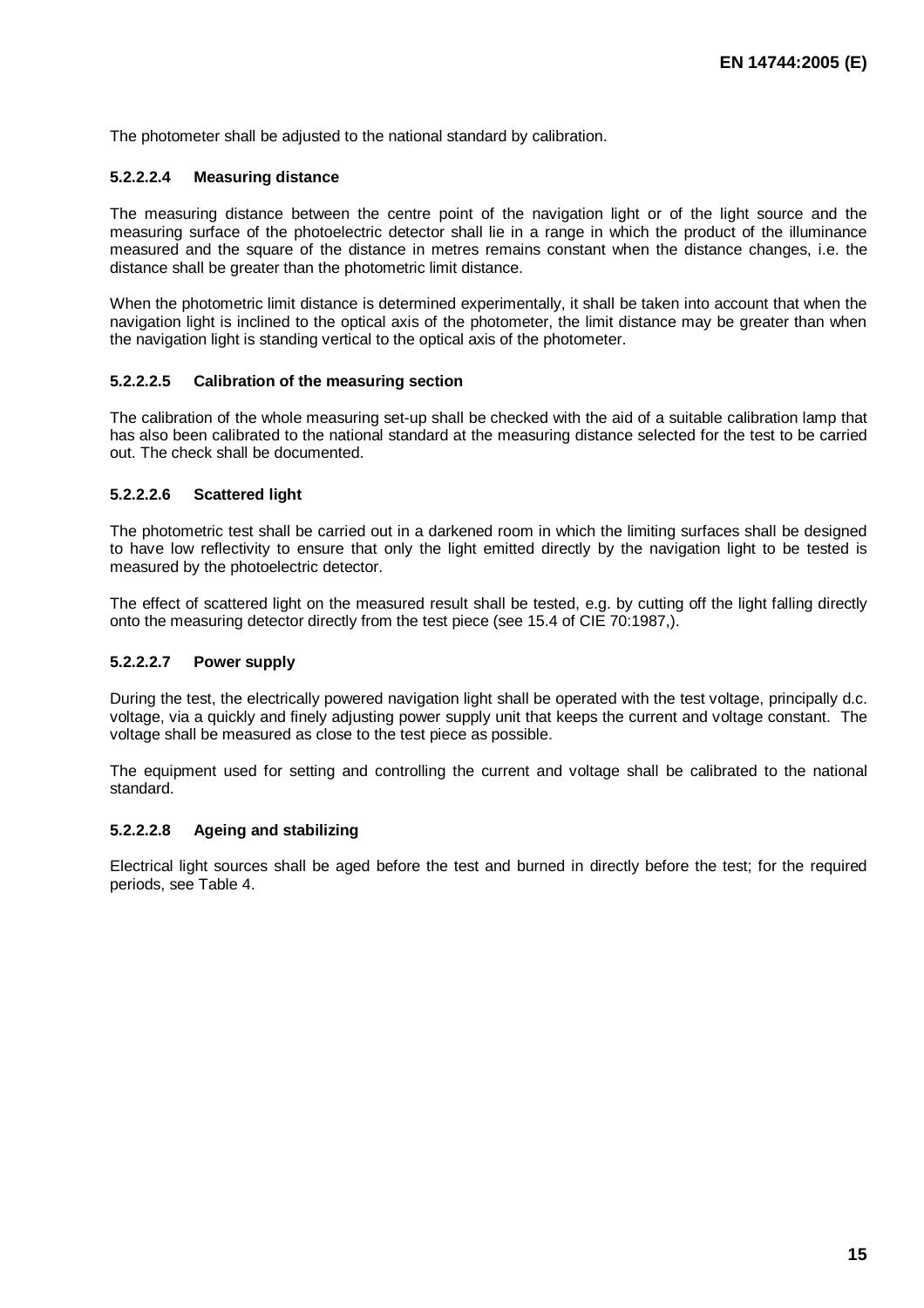| Lamp type                            | Ageing                                                  | <b>Burning-in period</b> |
|--------------------------------------|---------------------------------------------------------|--------------------------|
| Incandescent lamp                    | 1 % of the nominal service life, but<br>at least 1 hour | 15 minutes               |
| Fluorescent lamp                     | 100 hours                                               | 3 hours                  |
| Compact fluorescent lamp             | 100 hours                                               | 24 hours                 |
| Mercury vapour high-pressure<br>lamp | 100 hours                                               | 20 minutes               |
| Halogen metal vapour lamp            | 100 hours                                               | 30 minutes               |
| Sodium vapour high-pressure<br>lamp  | 100 hours                                               | 20 minutes               |
| LED                                  | 50 hours                                                | 1 hour                   |

|  |  | Table 4 — Minimum values for ageing and burning-in period of different light source types |
|--|--|-------------------------------------------------------------------------------------------|
|--|--|-------------------------------------------------------------------------------------------|

The ageing and burning-in shall each be carried out at rated voltage.

Non-electrically powered light sources in navigation lights shall be tested after a stabilizing operating phase as actually operated on board.

#### **5.2.2.2.9 Procedure**

The luminous intensity shall be measured in the horizontal plane in the middle of the light source of the navigation light and be continuously measured in an arc extending at the sector limits 20° in each case beyond the specified curve of the horizon. The angle between two measurements shall not exceed 0,2°.

These measurements shall also be made with a navigation light inclined around the horizontal axis in all angles corresponding to the angles required in Clause 10 of Annex 1 of the COLREGs.

Further measurements shall be taken in two vertical planes at right angles to the horizontal sector limits, except for sidelights where the vertical planes are intended to lie at an angle of 60° and 30° to the forward sector limit and in the "dead ahead" direction. For all-round lights, the two vertical planes shall lie at the point of the least established luminous intensity, on the one hand, and at 180 ° to it, on the other. The luminous intensity shall be measured in the specified vertical planes in the middle of the light source of the navigation light and be continuously measured in an arc extending at the vertical sector limits at least 10 ° in each case beyond the vertical sectors specified in Clause 10 of Annex 1 of the COLREGs. The angle between two measurements shall not exceed 0,2°.

If the light source is interchangeable, the photometric test shall be carried out on three different light sources.

#### **5.2.2.3 Required result**

The luminous intensities and their distributions of the measured test pieces shall meet the requirements of this standard.

All the measured values (luminous intensity distribution curves, current and voltage during the measurements, ambient temperature, checking of the calibration of the measuring section) shall be documented.

#### **5.2.3 Colorimetric test**

#### **5.2.3.1 Purpose and application**

This test shall determine the colour of the signal light over the horizontal and vertical radiation range and the uniformity of the colour over the whole required radiation sector.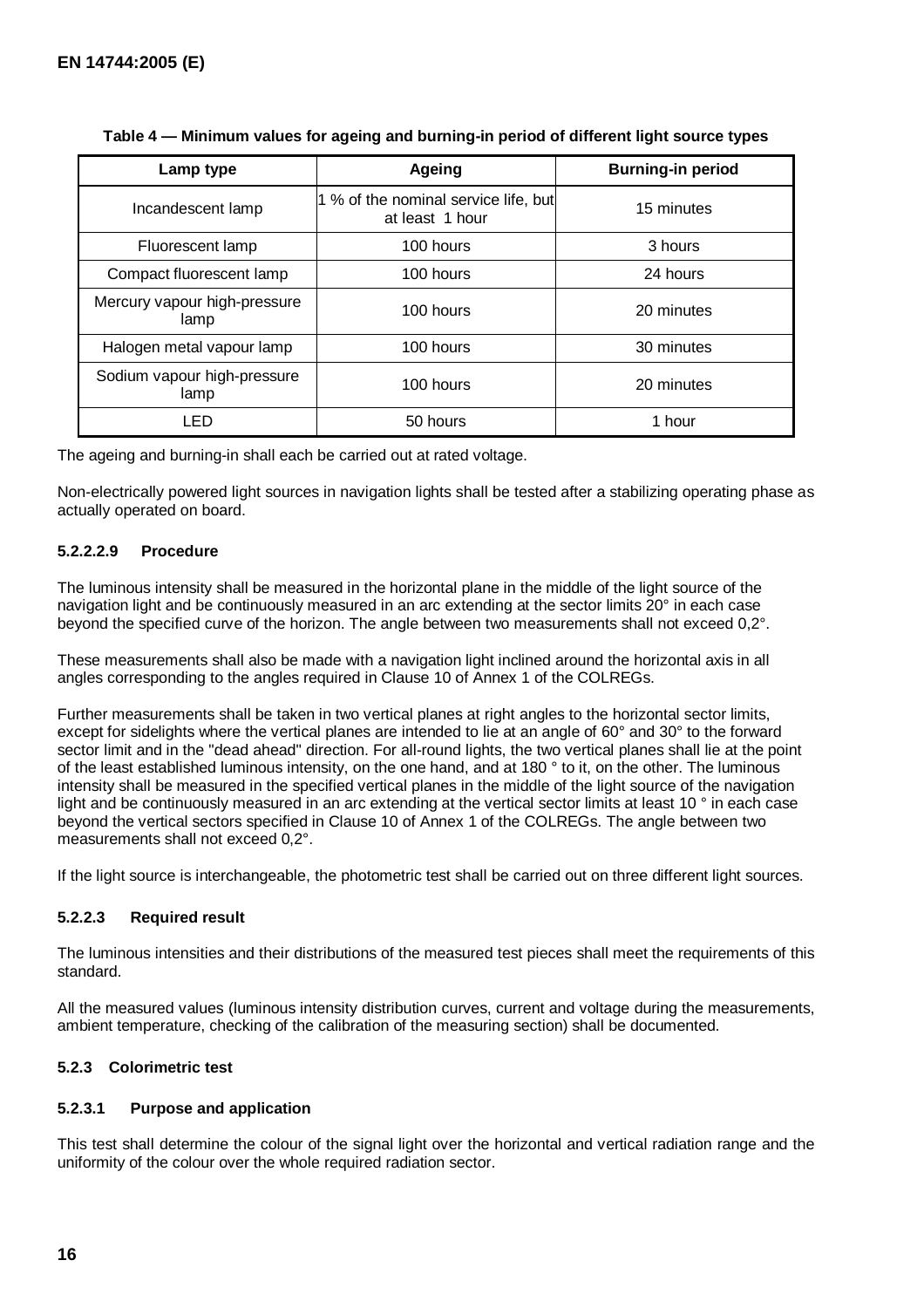The base documents used for the test and assessment are:

- the COLREGs or the CCNR/CEVNI requirements;
- this standard and
- CIE 15.

#### **5.2.3.2 Procedure**

#### **5.2.3.2.1 Number of test pieces**

The colorimetric test shall be carried out on at least one test piece of each type, each signal colour and each rated voltage from the photometric test. The test shall be carried out with each light source specified by the manufacturer.

#### **5.2.3.2.2 Colorimeter**

Testing of the signal light colour of the navigation light under simulated operating conditions shall be carried out with a maximum-precision colorimeter for absolute measurement, e.g. in accordance with the tristimulus colorimetry method described in CIE 15. The photoelectric detector for the colorimetry shall be matched very finely to the standard spectral value functions  $\bar{x}$  ( $\lambda$ ),  $\bar{y}$  ( $\lambda$ ) und  $\bar{z}$  ( $\lambda$ ) for the 2° field size as specified in ISO/CIE 10527 on partial filtering.

For measuring the signal light colour, the sensitivity of the measuring system shall be at least 1 lux.

The photoelectric detector for the colorimetry shall have a neutral colour tube reducing the internal reflections but not covering parts of the detector surface. The detector shall be temperature-stabilized so that, as far as possible, it is not affected by the ambient temperature.

#### **5.2.3.2.3 Calibration of the measuring section**

The measuring system for the colorimetry shall be checked before each prototype test with a suitable calibrated light source and calibrated colour filters. The check shall be documented.

The colorimeter, the light source and the colour filters shall be calibrated to the national standard.

#### **5.2.3.2.4 Scattered light**

The colorimetric test shall be carried out in a darkened room in which the limiting surfaces particularly close to the mounted navigation light shall be of a neutral colour and be designed to have low reflectivity to ensure that only the light colour emitted directly by the signal light of the navigation light to be tested is measured by the photoelectric detector of the colorimeter.

#### **5.2.3.2.5 Goniometer table**

The colorimetric test shall be carried out on a goniometer table. The navigation lights shall be assembled on the goniometer table with suitable clamping devices in the same way as they are fitted on board and be rotated and inclined horizontally and vertically around the mid-point of the light source as the centre of rotation in accordance with the set requirements.

#### **5.2.3.2.6 Geometry**

The measuring distance between the mid-point of the navigation light or of the light source and the measuring surface of the photoelectric detector for the colorimetry shall be set so that the detector surface is illuminated fully and uniformly without any structural projections of the light-emitting surface of the navigation light surface.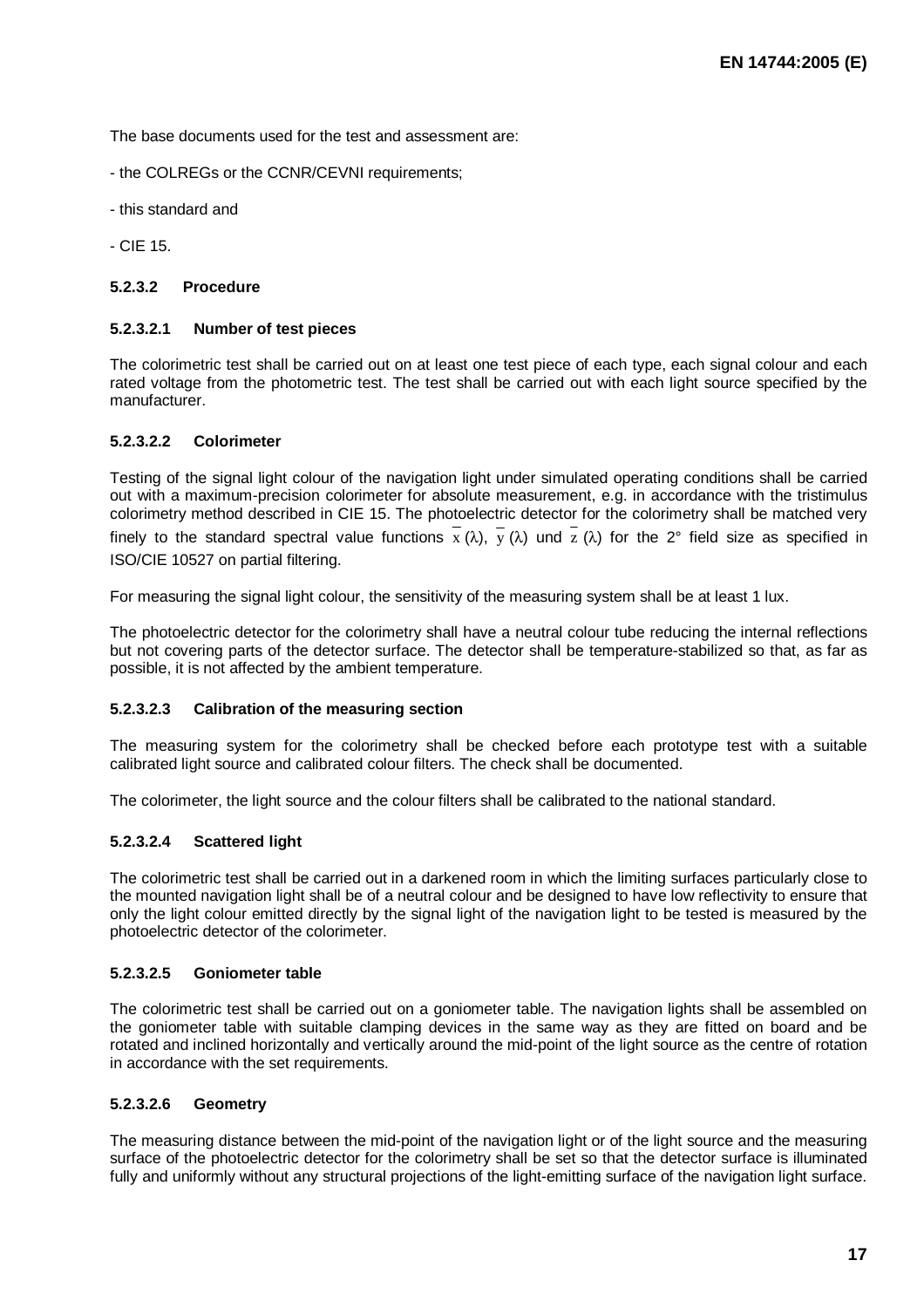#### **5.2.3.2.7 Power supply**

During the test, the electrically powered navigation light shall be operated with a test voltage, principally d.c. voltage, via a quickly and finely adjusting power supply unit that keeps the current and voltage constant. The voltage shall be measured as close to the test piece as possible.

The equipment used for setting and controlling the current and voltage shall be calibrated to the national standard.

#### **5.2.3.2.8 Ageing and stabilizing**

For ageing and stabilizing, see 5.2.2.2.8.

#### **5.2.3.2.9 Procedure**

The colour shall be measured with goniometers and the measurements shall be taken in the horizontal and vertical directions at least every 10 ° within the specified sectors.

#### **5.2.3.3 Required result**

The colour loci of the measured test pieces shall lie within the colour ranges specified in this standard for the particular signal colour.

All the measured values (colour loci, current and voltage during the measurements, ambient temperature, checking of the calibration of the measuring section) shall be documented.

#### **5.2.4 Measurement of luminous intensity and colour locus under the influence of temperature**

If a light source other than an incandescent lamp (e.g. LED) is used, according to the photometric and colorimetric tests described above, the influence of the ambient temperature on the luminous intensity and the colour locus of the navigation light shall be tested (cf. 4.10.2). Absolute measurements are not required for this; it is adequate to compare the luminous intensity and colour locus in a specific direction of radiation at the ambient temperatures given in 4.10.2 with the luminous intensity and colour locus at room temperature. This may be done, for example, in a conditioned cabinet with a glass door and without the use of a swivelling or inclining device. After each temperature change, thermal equilibrium shall be attained before recording the measured values. The shifts in the measured results caused by the influence of the ambient temperature shall then be inserted in a relationship to the results of the previous absolute measurements. The test is successful if the requirements are still met taking into account the shifts.

#### **5.2.5 Measurement of flashing lights**

In the case of flashing lights, the following deviations from 5.2.2 and 5.2.3 shall be taken into account:

- a) three horizontal light intensity distribution curves shall be plotted, one at 0° inclination, one at -2° inclination and one at +2° inclination. The step size between two measured points shall not exceed 2°;
- b) at the point where the smallest luminous intensity was determined when plotting these three curves, a further vertical curve with an inclination from -10 ° to +10 ° and a step size not exceeding 1° shall be plotted;
- c) the required minimum luminous intensity shall be attained at all the measuring points in the range of the vertical angle of  $-2^{\circ}$  to  $+2^{\circ}$  (4.4);
- d) the colour locus shall be determined at 10 points that shall be distributed over the four curves plotted.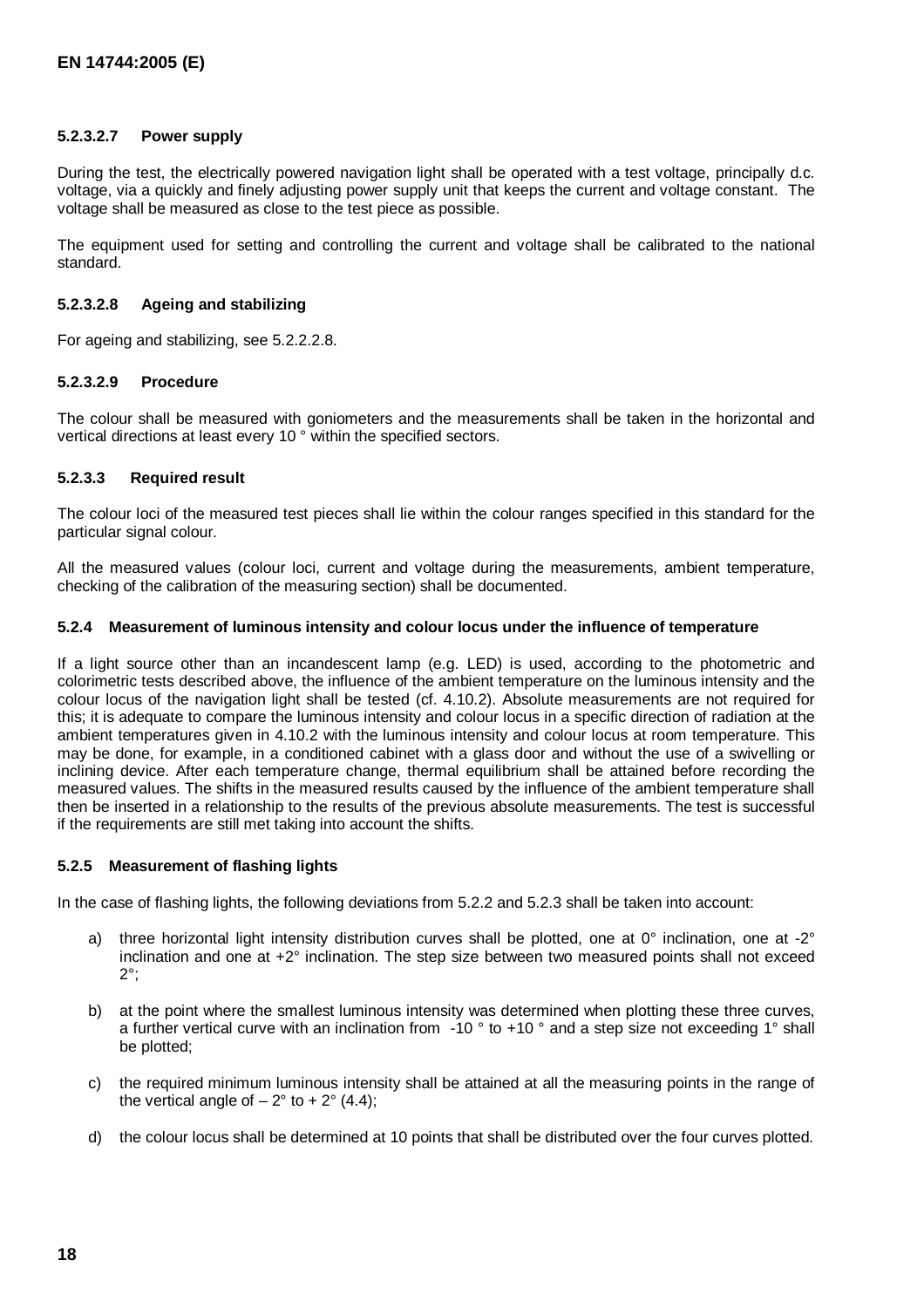#### **5.3 Explanations, supplements or amendments to points in EN 60945**

#### **5.3.1 Corrosion (salt mist)**

The test can only be waived if the navigation light is an enclosed system (at least IP 67 according to EN 60529) and the enclosure materials are corrosion-resistant.

#### **5.3.2 Extreme power supply**

Unless otherwise specified in this standard, all the tests in this standard deviating from EN 60945 shall be carried out with rated voltage only.

#### **5.3.3 Dry heat**

The test for resistance to dry heat shall be as specified in EN 60945. For deviating temperature ranges, see 4.10.2.

#### **5.3.4 Damp heat**

The test is omitted.

#### **5.3.5 Vibration**

For the vibration test as described in the "Vibration" clause of EN 60945, the following deviations are specified:

The resonance search shall be carried out in the range 2 Hz to 15 Hz with an altitude of  $\pm$  2,5 mm and from 15 Hz to100 Hz with a constant acceleration of 2,3 g.

NOTE 1 It should be taken into account that navigation lights mounted on masts are often subjected to vibration stresses that are greater than the stresses (vibrations) occurring on the bridge, for example.

The abovementioned vibration amplitudes also apply to the vibration endurance test.

The light source shall be operated with rated voltage during the test.

The test is regarded as having been successful if the navigation light continues to function and no damage has occurred to the prototype or its subassemblies and components.

NOTE 2 For navigation lights with interchangeable light sources, a sensor may be fitted to the light source in addition to the sensor on the enclosure of the test piece required in the "Vibration" clause of EN 60945. The signals of the two sensors should then be considered equally.

#### **5.3.6 Rain and spray**

This test is omitted if the navigation light is proven to meet the requirements of IP 67 according to EN 60529 at least.

The "Rain and spray" (exposed equipment) test described in EN 60945 shall be carried out on a navigation light in operation. The navigation light shall be switched on 1 h before the test. Cold water with a temperature not exceeding 15 °C shall be used for the test.

The degree of protection of the prototype shall be IP X6 as specified in EN 60529.

The protection shall be regarded as adequate as long as water ingress does not have an adverse effect on the operation of the prototype.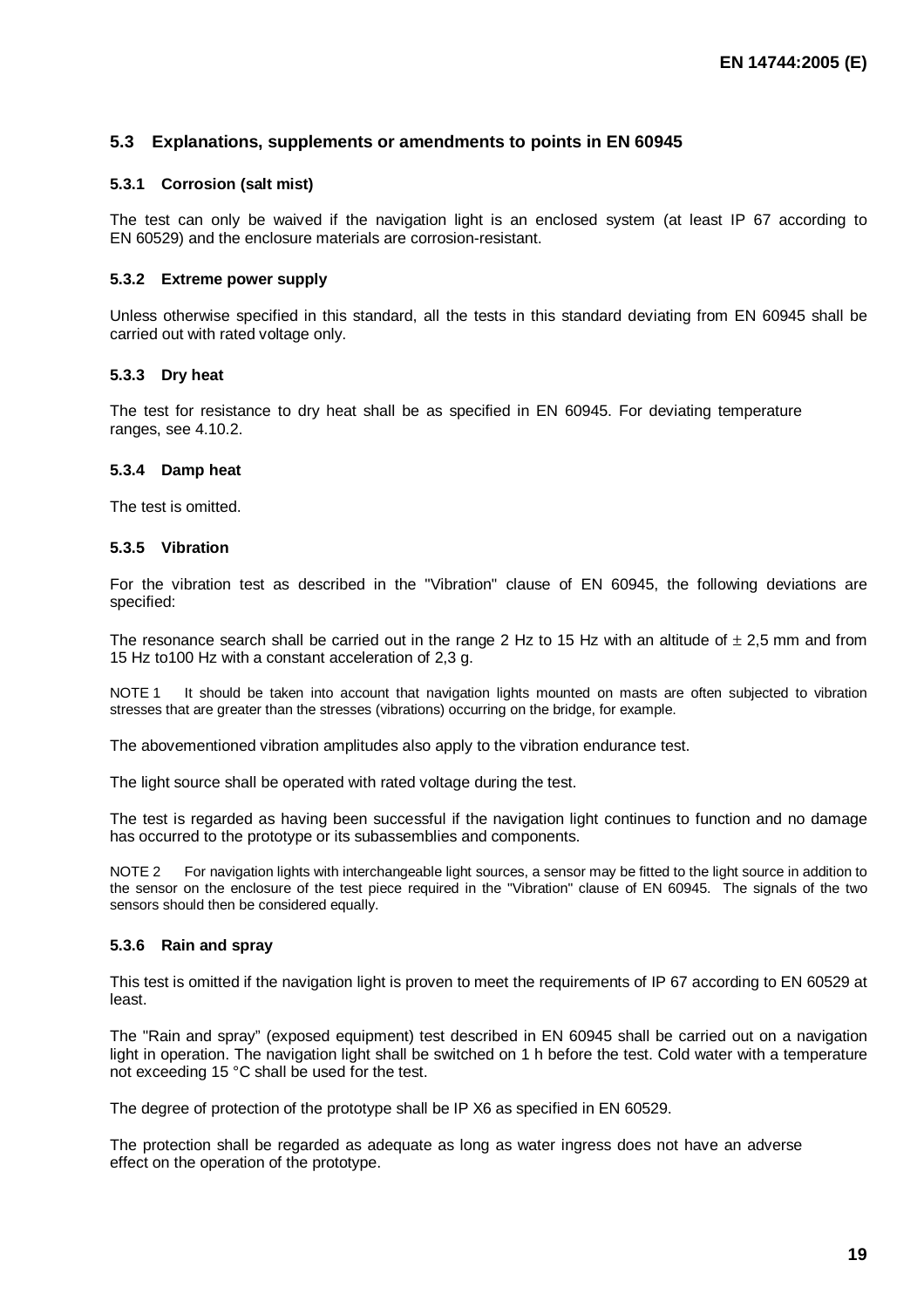#### **5.3.7 Solar radiation**

If a test has been carried out as described in EN 60945, a colorimetric test as described in 5.2.3 shall then be successfully undergone.

#### **5.3.8 EMC**

The tests shall be carried out only on electrically powered navigation lights that are not purely resistive loads.

#### **5.4 Tests outside the scope of EN 60945**

#### **5.4.1 Shock**

The test shall be carried out in accordance with test Ea of IEC 60068-2-27 with the acceleration and shock pulse duration given in Table 5:

| Peak acceleration (A) | 15 a            |
|-----------------------|-----------------|
| Pulse duration (D)    | 11 $ms$         |
| Pulse shape           | Half-sine pulse |

#### **Table 5 — Acceleration and shock pulse duration**

For the test, the navigation light shall be mounted by means of its fastening elements in the on-board position as specified by the manufacturer. The test shall be carried out in three axes  $(X, Y, Z)$  at right angles to each other. Three shocks shall be introduced in each of the six directions. During the test, the functioning of the navigation light shall be demonstrated.

The test is considered to be successful if no damage is established.

#### **5.4.2 Enclosure temperature of electrically powered navigation lights**

This test determines the enclosure temperature of the navigation light.

Procedure and limits: ambient temperature 20 °C; air speed in test chamber  $\leq 1$  m/s; burning time of the navigation light before the test ≥ 2 h; maximum allowable surface temperature according to Table 6:

|                                               | Maximum allowable<br>temperature rise °C |
|-----------------------------------------------|------------------------------------------|
| Surface temperature – metallic components     | 50                                       |
| Surface temperature – non-metallic components | 65                                       |

The surface temperature shall be measured only on components that can be reached with the hand.

The test is considered to have been successful if the abovementioned components of the navigation light do not exceed the maximum allowable temperatures.

#### **5.4.3 Mechanical tensile test on prehoistable navigation lights**

Prehoistable navigation lights shall be tested for dimensional stability with the tensile forces indicated below.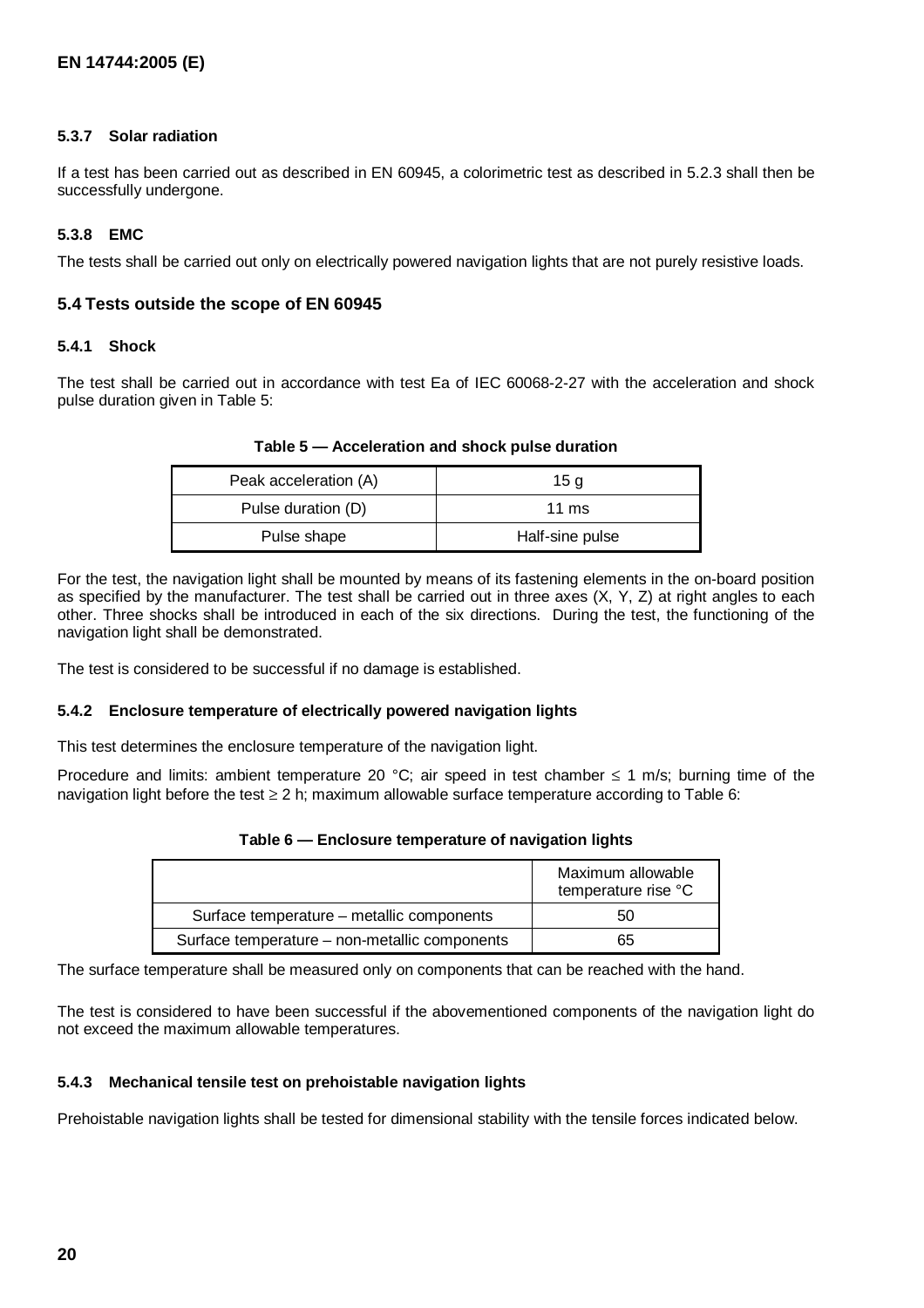The tensile forces for the test shall be at least 30 times the dead weight of the test piece. The test piece shall be operated for one hour in the energized state in a low-draught environment before the test is carried out for a period of 15 min.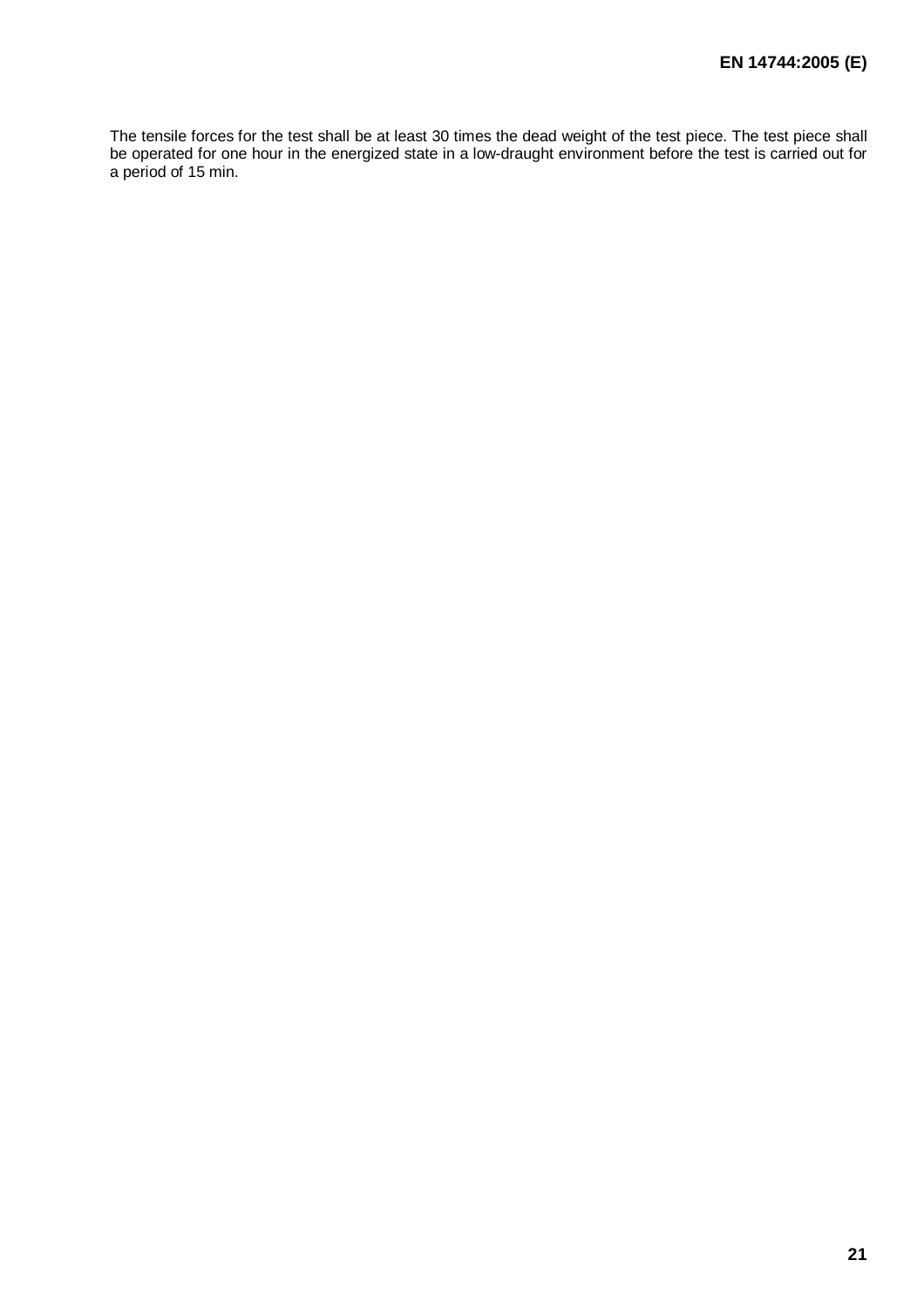#### **6 Equipment manual**

The wording of the equipment manual shall be as specified in EN 60945.

The equipment manual shall adequately describe the light sources with which the navigation light is to be operated

#### **7 Marking**

Instead of the marking requirements specified in EN 60945, each navigation light shall be marked permanently in a position clearly visible even after installation on board with the following information:

- zero signal direction by a mark on the reference circle lights;
- range in nautical miles;
- origin mark (manufacturer's identification mark);
- approval mark;
- type designation;
- nominal wattage of the light source in watts, if different values lead to different ranges;
- three-bladed propeller for navigation lights that have a vertical light distribution only for motor boats (COLREGs Annex I, 10 (a)).

As a deviation from EN 60945, a serial number mark is not generally required.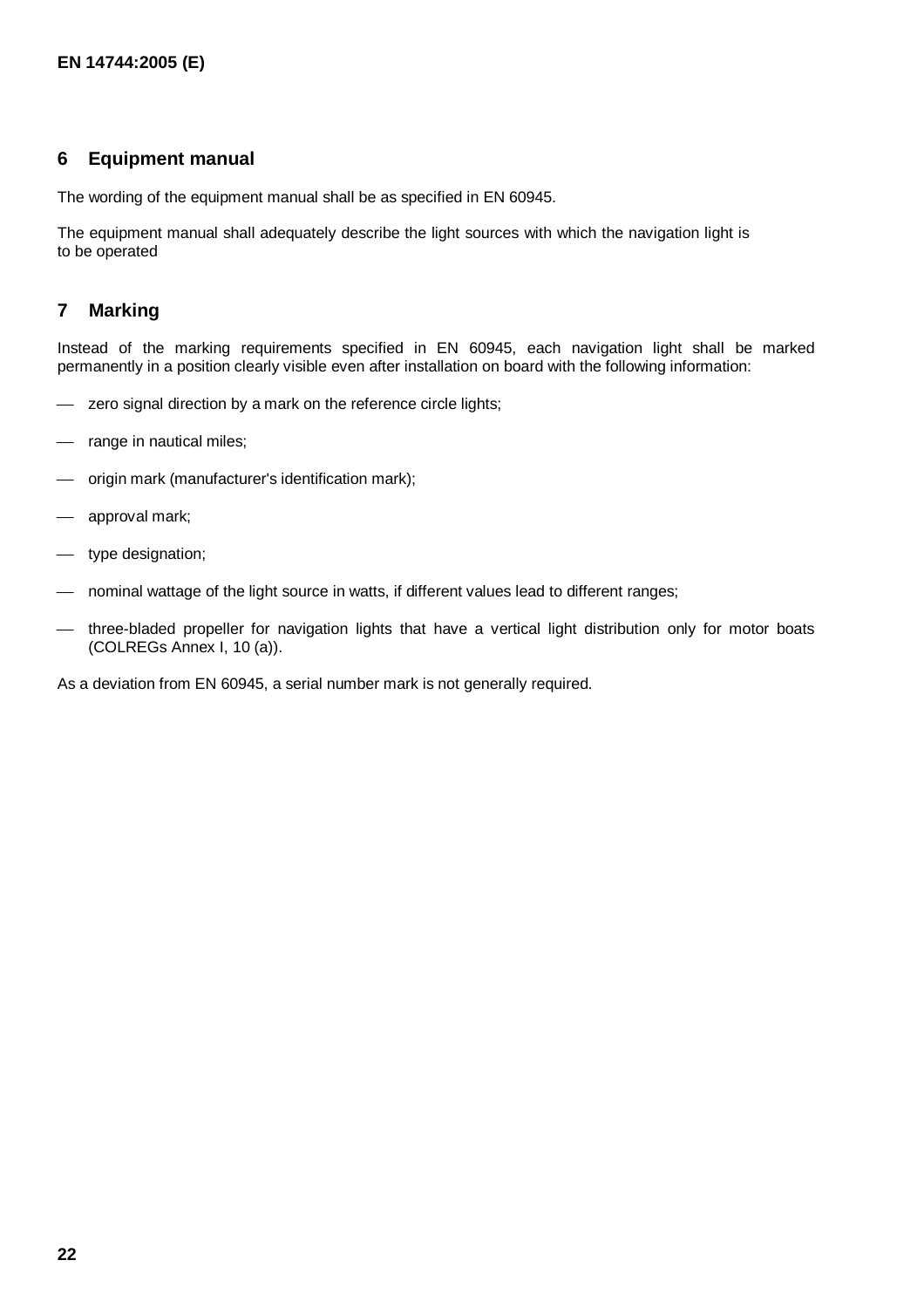# **Annex A**

### (informative)

# **Electrical light sources**

#### **A.1 Examples of electrical light sources**

**A.1.1** The requirements in A.1.2 to A.1.8 apply to the light sources shown in Figures A.1 and A.2.

**A.1.2** Light sources shall be used only in the specified position in navigation lights. A maximum of two clear positions are allowed. Unintentional twisting and intermediate positions shall be excluded. The most unfavourable position is selected for the test.

**A.1.3** Light sources shall have no properties that have an adverse effect on their efficiency, e.g. streaks or spots on the bulb or faulty arrangement of the filament in the bulb.

**A.1.4** In an incandescent lamp, the operating temperature shall not fall below 2 360 K.

**A.1.5** Holders and caps shall be used that meet the special requirements of the "navigation light" optical system and of the mechanical stressing of on-board operation.

**A.1.6** The cap of an incandescent lamp shall be securely connected to the bulb so that the incandescent lamp withstands a torque of 2,5 Nm without undergoing any change or damage after burning in for 100 hours at 10 % overvoltage.

**A.1.7** An incandescent lamp shall be legibly and permanently marked on the cap or on the bulb with:

- origin mark;
- rated voltage;
- nominal wattage and/or
- rated luminous intensity and
- approval mark.

The efficiency of an incandescent lamp shall not be impaired by the marking on the bulb.

**A.1.8** Incandescent lamps shall be within the tolerances indicated in A.2.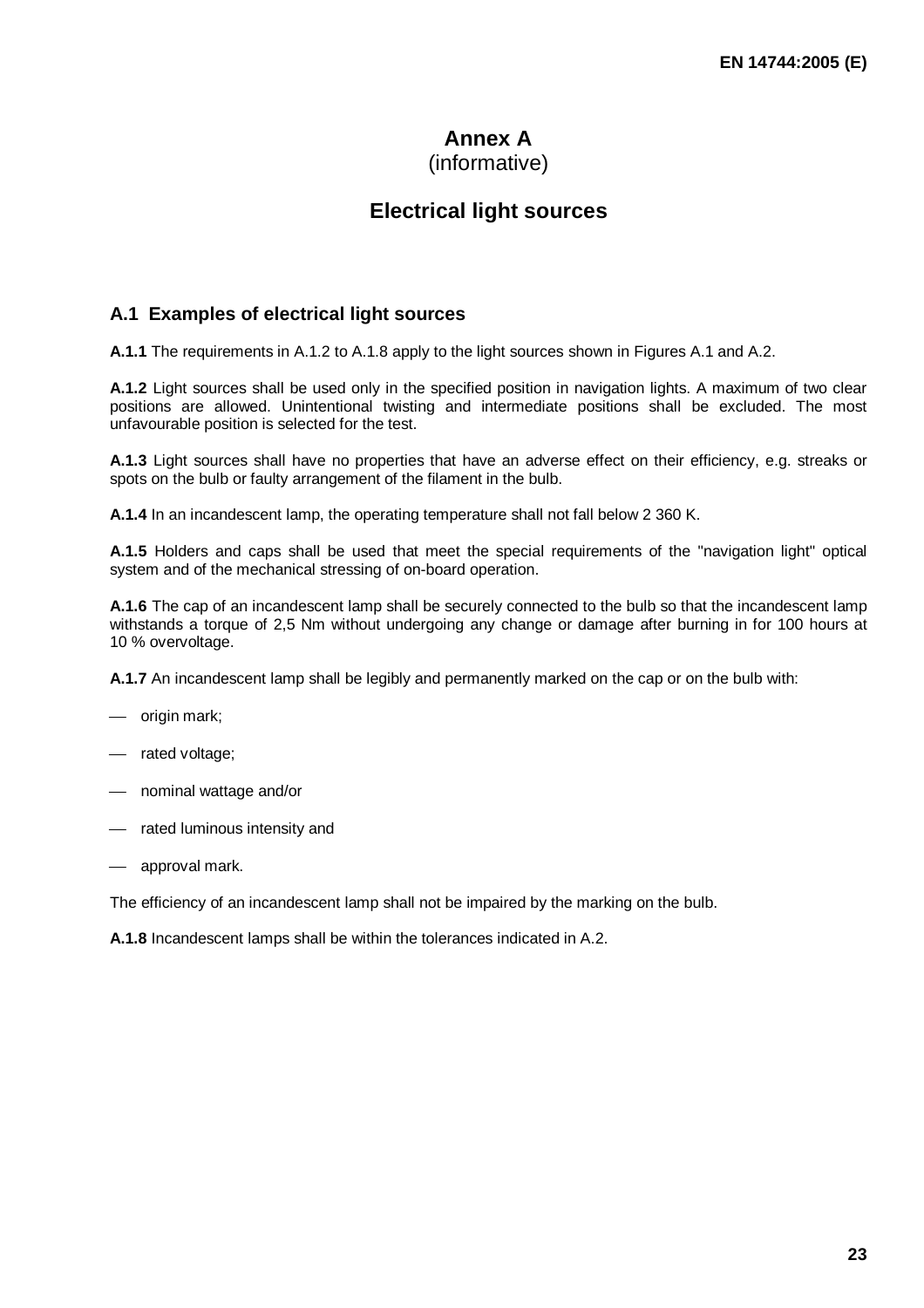#### **A.2 Incandescent lamps placed on the market for navigation lights**

#### **A.2.1 Types of construction**

#### **A.2.1.1 Type (B)**

Rated voltages 24 V, 115 V and 230 V are approved for type (B) as specified in Table A.1 and Figure A.1.

Dimensions in millimetres



#### **Key**

#### 1 Light centre

- The permissible deviation for the light centre of the 24 V/40 W lamp is  $\pm$  1,5 mm
- 2 Bulb, clear

#### 3 Marking area

- 4 Lamp cap P 28 s, cap position L
- L Wide tongue of the lamp cap P 28s is on the left-hand side for a vertical lamp looking towards the direction of radiation 5 Permissible deviation of the filament axis from the cap
- axis in the light centre =  $\pm 1.5$  mm

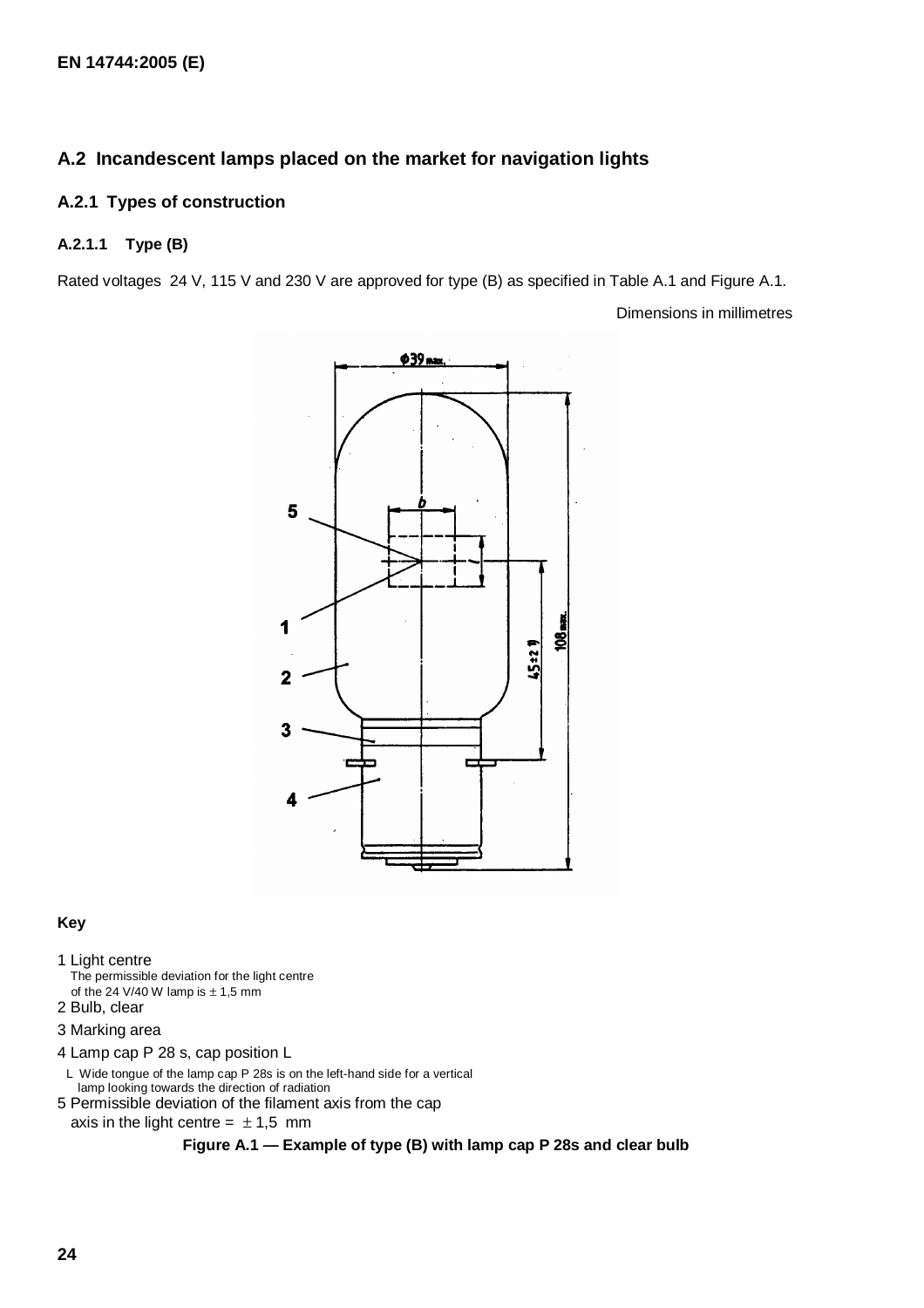|                                                                                                                                                                                                                                                                                                                                                                                          |                    |                           |                                                  | Test values <sup>a</sup> |                    |                       |  |  |
|------------------------------------------------------------------------------------------------------------------------------------------------------------------------------------------------------------------------------------------------------------------------------------------------------------------------------------------------------------------------------------------|--------------------|---------------------------|--------------------------------------------------|--------------------------|--------------------|-----------------------|--|--|
| Rated voltage                                                                                                                                                                                                                                                                                                                                                                            | Nominal<br>wattage | Max. wattage <sup>b</sup> | Horizontal<br>luminous<br>intensity <sup>b</sup> | Colour<br>temperature    | Filament<br>mm     |                       |  |  |
| V                                                                                                                                                                                                                                                                                                                                                                                        | W                  | W                         | Cd                                               | K                        | b                  |                       |  |  |
| 24                                                                                                                                                                                                                                                                                                                                                                                       | 40                 | 43                        |                                                  |                          | $0,72^{+0,1}_{-0}$ | $13,5$ $^{+1,35}_{0}$ |  |  |
| 115                                                                                                                                                                                                                                                                                                                                                                                      | 60                 | 69                        | 45 to 65                                         | 2 360 to 2 856           | $15^{+2,5}_{0}$    | $11,5$ $^{+1,5}_{0}$  |  |  |
| 230                                                                                                                                                                                                                                                                                                                                                                                      | 65                 | 69                        |                                                  |                          |                    |                       |  |  |
| a<br>Before measuring the initial values, the incandescent lamps are to be aged at the rated voltage for 60 minutes in the<br>position of normal use.<br>$\sf b$<br>In the radiation range $\pm$ 10° relative to the horizontal line through the mid-point of the filament, these values are not to<br>be exceeded or fallen short of when the lamp is rotated through 360° on its axis. |                    |                           |                                                  |                          |                    |                       |  |  |

**Table A.1 — Rated voltage, nominal wattage, dimensions and test values** 

#### **A.2.1.2 Type (E)**

Rated voltages 12 V and 24 V are approved for type (E) as indicated in Table A.2 and Figure A.2.

Dimensions in millimetres



#### **Key**

- 1 Light centre
- 2 Bulb, clear
- 3 Reference pin
- 4 Lamp cap BAY 15 d

5 Permissible deviation of the filament axis from the cap axis in the light centre =  $\pm$  1 mm

**Figure A.2 — Example of type (E) with lamp cap BAY 15d and clear bulb**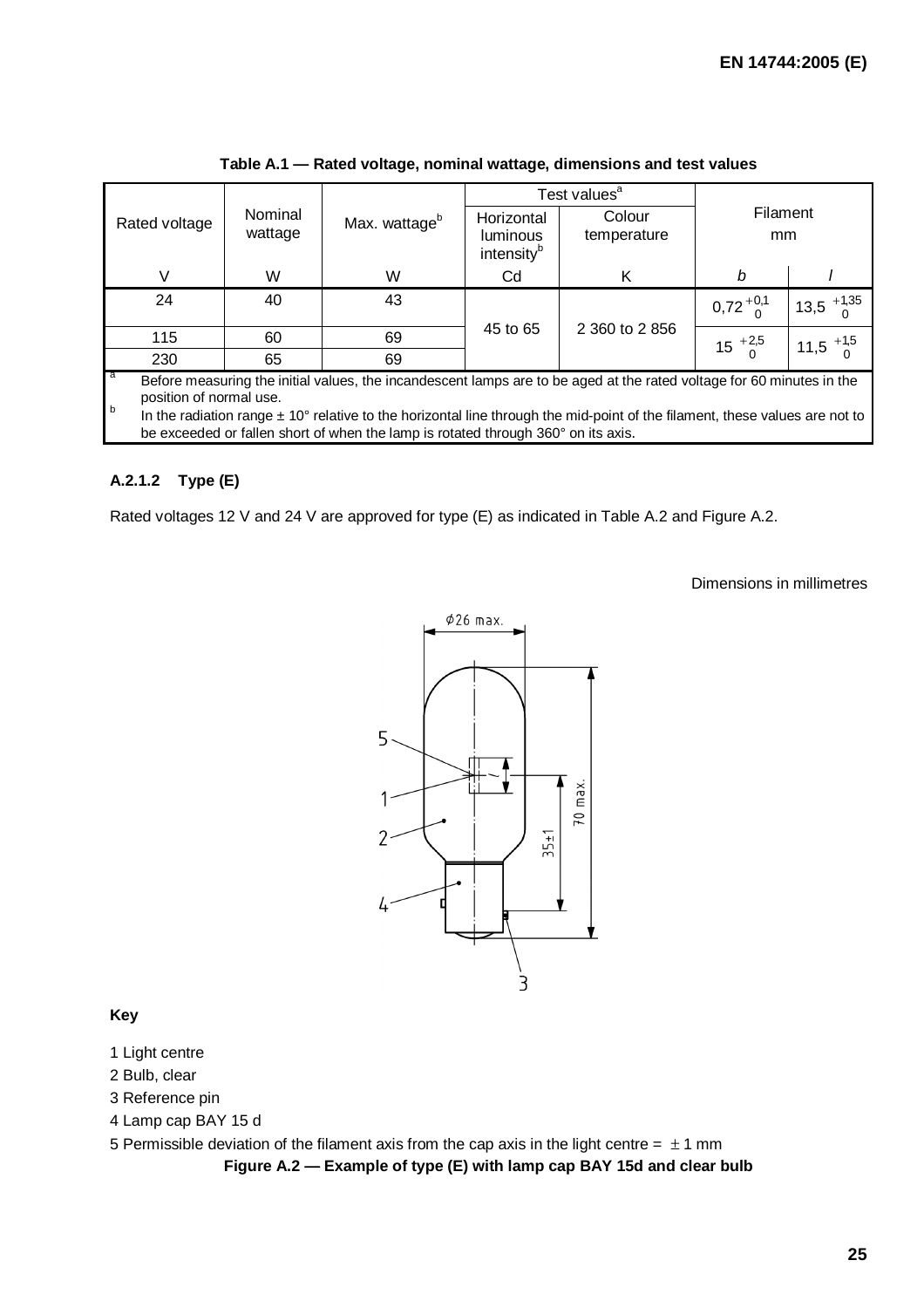| Rated                                                                                                                                                                                                                                                                                          | Nominal |              | Test values <sup>a</sup>                      |                    | Filament |
|------------------------------------------------------------------------------------------------------------------------------------------------------------------------------------------------------------------------------------------------------------------------------------------------|---------|--------------|-----------------------------------------------|--------------------|----------|
| voltage                                                                                                                                                                                                                                                                                        | wattage | Max. wattage | Horizontal luminous<br>intensity <sup>b</sup> | Colour temperature |          |
| V                                                                                                                                                                                                                                                                                              | W       | W            | cd                                            | Κ                  | mm       |
| 12                                                                                                                                                                                                                                                                                             | 10      | 18           | 12 to 20                                      |                    | 9 to 13  |
| 24                                                                                                                                                                                                                                                                                             |         |              |                                               | 2 360 to 2 856     | 9 to 17  |
| 12                                                                                                                                                                                                                                                                                             | 25      | 26,5         | 30 to 48                                      |                    | 9 to 13  |
| 24                                                                                                                                                                                                                                                                                             |         |              |                                               |                    |          |
| a<br>Before measuring the initial values, the incandescent lamps are to be aged at the rated voltage for 60 minutes<br>in the position of normal use.<br>b<br>In the radiation range $\pm$ 30 $^{\circ}$ relative to a horizontal line through the mid-point of the filament, these values are |         |              |                                               |                    |          |

#### **Table A.2 — Rated voltage, nominal wattage, dimensions and test values**

not to be exceeded or fallen short of when the lamp is rotated through 360° on its axis.

#### **A.2.2 Lamp caps**

The following lamp caps may be selected:

- P 28s as specified in EN 60061-1, see Figure A.1;
- BAY 15d as specified in EN 60061-1, see Figure A.2.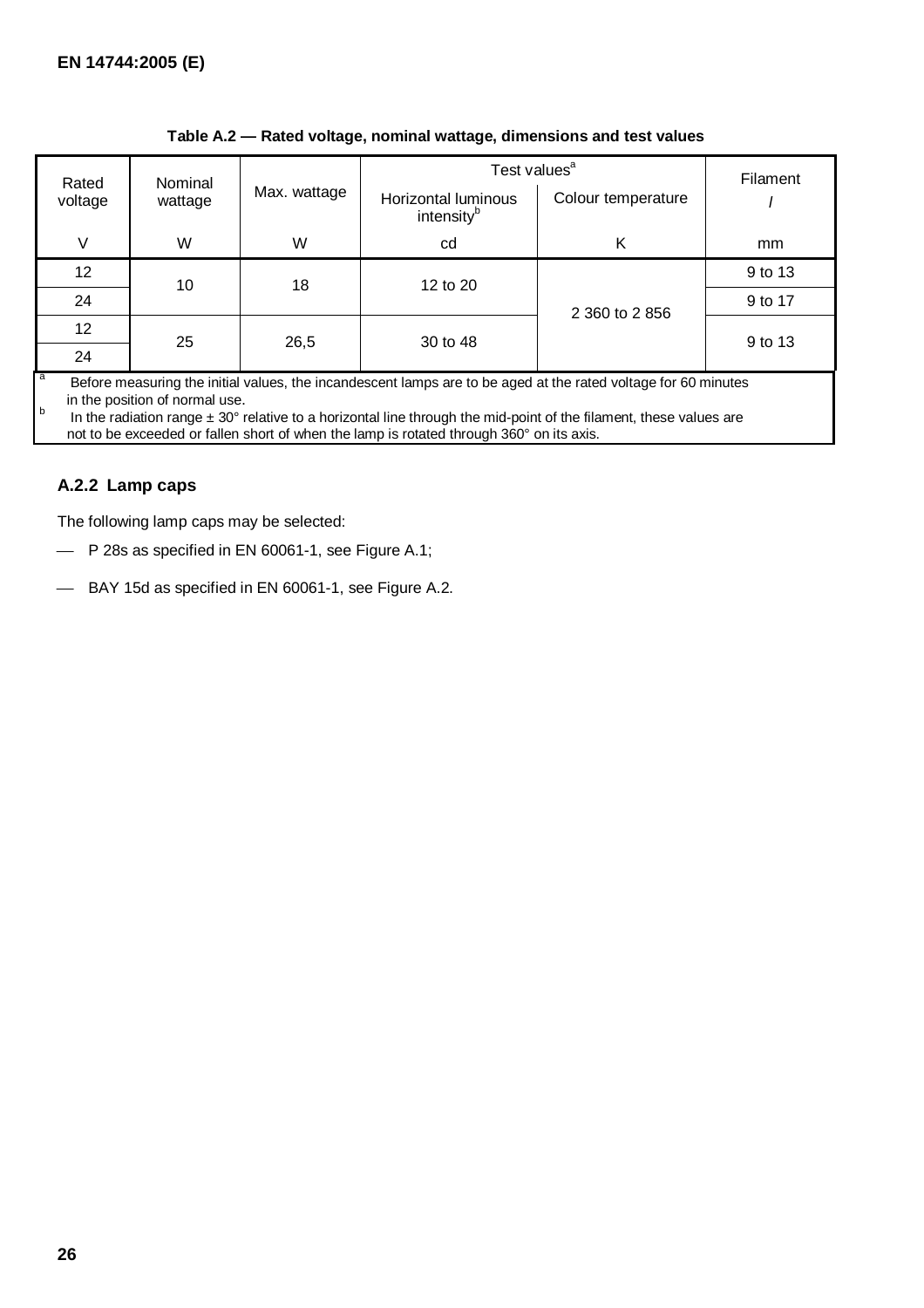# **Annex B**

(informative)

# **Instructions for the test laboratory**

# **B.1 Test report**

The minimum information according to Annex E of EN 60945:2002

## **B.2 Test record/check list**

**B.2.1 Test piece data** Name of the manufacturer: Type designation: Type of navigation light: Colour(s) of the navigation light: Desired range of the navigation light: Type of light source: Power supply:

|                                   | B.2.2 Strain-relief device for the cable (if required in 4.5.1)                                                                                                                                                                                 |                   |           |
|-----------------------------------|-------------------------------------------------------------------------------------------------------------------------------------------------------------------------------------------------------------------------------------------------|-------------------|-----------|
| Exists:<br>Test successful:       |                                                                                                                                                                                                                                                 | Yes<br><b>Yes</b> | No.<br>No |
| See 4.5.3                         | B. 2.3 Electrical safety according to EN 60945                                                                                                                                                                                                  |                   |           |
|                                   | Tested and test successful:                                                                                                                                                                                                                     | Yes               | No        |
|                                   | <b>B.2.4</b> Vibration<br>See 4.8.3 and 5.3.5<br>Resonance search:                                                                                                                                                                              |                   |           |
| X.<br>Y.<br>Z.<br>Endurance test: | Resonance(s) at<br>Resonance(s) at<br>Resonance(s) at                                                                                                                                                                                           | Hz<br>Hz<br>Hz    |           |
| At<br>Damage:                     | Hz, duration                                                                                                                                                                                                                                    | h                 |           |
|                                   | Performance check (PC) successful:                                                                                                                                                                                                              | Yes               | No        |
|                                   | <b>B.2.5</b> Mechanical shock<br>See 4.8.10 und 5.4.1<br>$3$ shocks in $+$ X-direction<br>3 shocks in $-$ X-direction<br>3 shocks in + Y-direction<br>3 shocks in $-$ Y-direction<br>3 shocks in $+$ Z-direction<br>3 shocks in $-$ Z-direction |                   |           |

Damage:

Performance check (PC) successful: Yes No

#### **B.2.6 Dry heat**

See 4.10.2.2 and 5.3.3 Manufacturer of the climatic cabinet Type designation of the climatic cabinet: Serial number of the climatic cabinet: Most resent calibration of the climatic cabinet: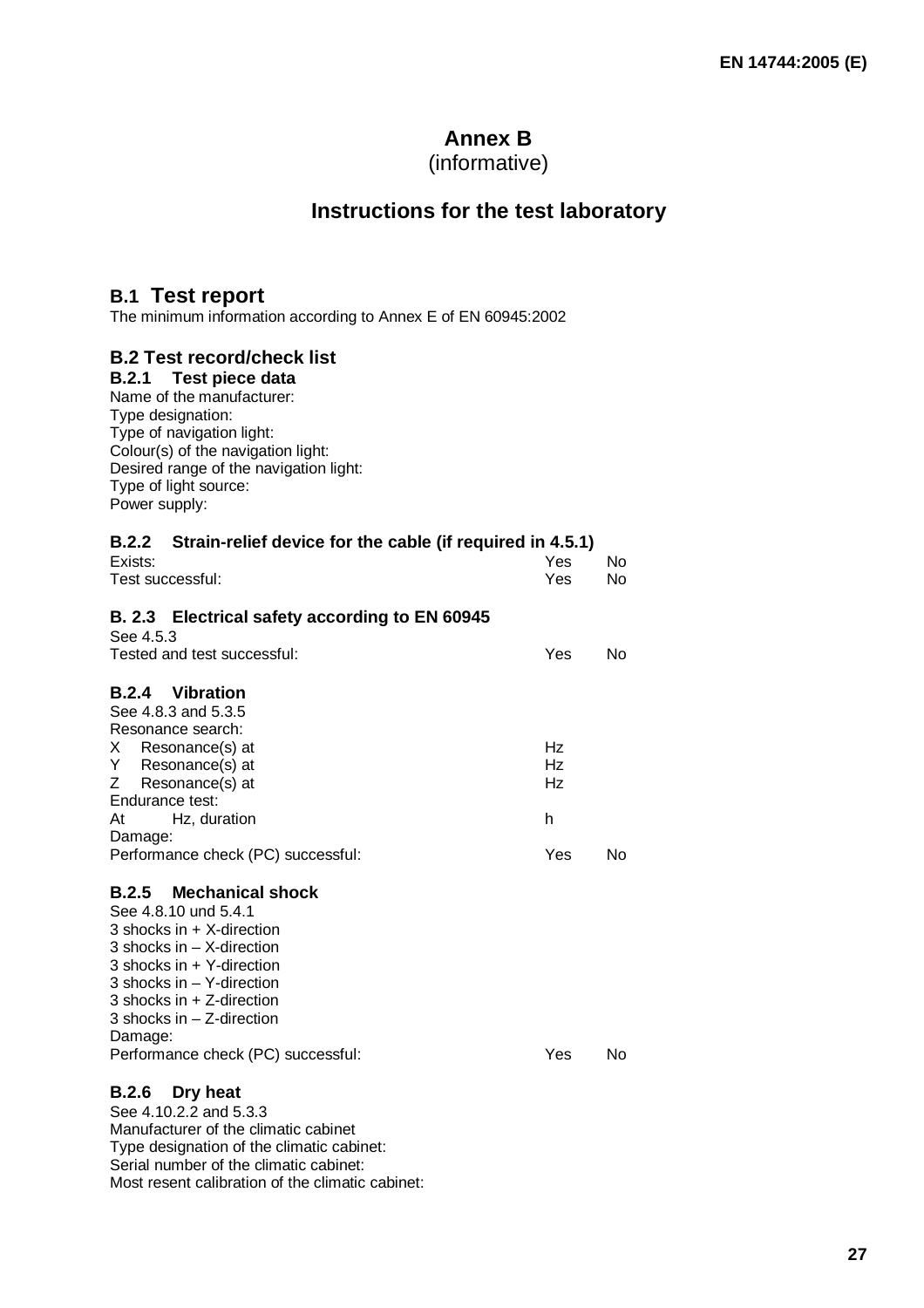Manufacturer of the separate temperature measuring equipment: Type designation of the temperature measuring equipment: Serial number of the temperature measuring equipment: Most recent calibration of the temperature measuring equipment: Steady-state temperature:<br>
Duration: 
<sup>
o</sup>C<br>
Duration:

h min Duration: h min Performance check (PC) successful:  $Y$ es No

#### **B.2.7 Low temperature**

| See 4.10.2.2                                                    |            |
|-----------------------------------------------------------------|------------|
| Manufacturer of the climatic cabinet                            |            |
| Type designation of the climatic cabinet:                       |            |
| Serial number of the climatic cabinet:                          |            |
| Most resent calibration of the climatic cabinet:                |            |
| Manufacturer of the separate temperature measuring equipment:   |            |
| Type designation of the temperature measuring equipment:        |            |
| Serial number of the temperature measuring equipment:           |            |
| Most recent calibration of the temperature measuring equipment: |            |
| Steady-state temperature:                                       | °C         |
| Duration:                                                       | h<br>min   |
| Test piece switched on after:                                   | h<br>min   |
| Performance check (PC) successful:                              | Yes<br>No. |
| <b>B.2.8</b> Solar radiation                                    |            |
| See 4.8.5 and 5.3.7                                             |            |

#### Test carried out or waiver exists: Test Waiver If not, there shall be a manufacturer's certificate stating that the test has been successful Inspection after the test: Damage: Performance check (PC): Colorimetric test after the test:<br>Successful: Successful: Yes Note and the Successful: Yes Note and the Successful: Yes Note and the Ves Note and the Ves No Overall test successful: Yes No

#### **B.2.9 Rain and spray**

| See 4.8.4 and 5.3.6                      |            |     |
|------------------------------------------|------------|-----|
| Number of hours switched on before test: | h          | min |
| Water temperature:                       | °C         |     |
| Water penetrated:                        | Yes        | No. |
| Penetrated water having no effect:       | Yes        | No. |
| Performance check (PC) successful:       | <b>Yes</b> | No  |

#### **B.2.10 Performance test (PT)**

| See 5.1.2                                  |     |           |
|--------------------------------------------|-----|-----------|
| Photometric test successful:               | Yes | No.       |
| Colorimetric test successful               | Yes | <b>No</b> |
| <b>B.2.11 Corrosion (salt mist)</b>        |     |           |
| See 4.8.6 and 5.3.1                        |     |           |
| Performance check (PC):                    |     |           |
| Photometric test successful:               | Yes | No.       |
| Colorimetric test successful:              | Yes | <b>No</b> |
| B.2.12 Electromagnetic compatibility (EMC) |     |           |

| See 4.8.7 and 5.3.8                |      |     |
|------------------------------------|------|-----|
| Performance check (PC) successful: | Yes. | No. |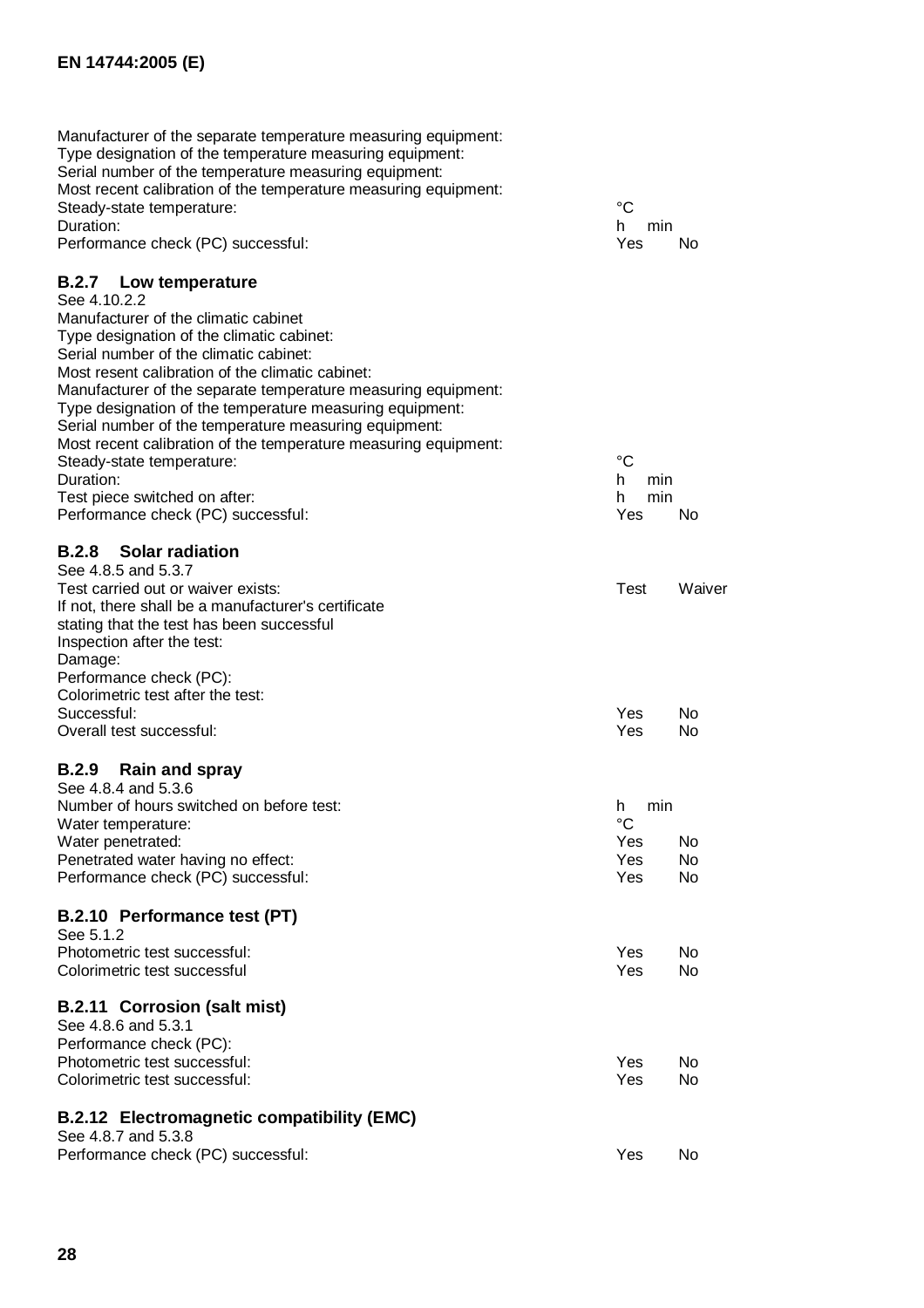# **B.2.13 Compass safe distance**

| See 4.8.8                                          |     |    |
|----------------------------------------------------|-----|----|
| Navigation light mainly of non-magnetic materials? | Yes | Nο |
| Compass safe measurement:                          | Yes | Nο |
| Result:                                            |     |    |

## **B.2.14 Enclosure temperature**

| See 4.8.9 and 5.4.2                                             |             |     |  |
|-----------------------------------------------------------------|-------------|-----|--|
| Manufacturer of the temperature measuring equipment:            |             |     |  |
| Type designation of the temperature measuring equipment:        |             |     |  |
| Most recent calibration of the temperature measuring equipment: |             |     |  |
| Room temperature:                                               | °C          |     |  |
| Air speed:                                                      | m/s         |     |  |
| Number of hours switched on before the test:                    | h           | min |  |
| Surface temperature of the metallic components:                 | °C          |     |  |
| Surface temperature of the non-metallic components:             | $^{\circ}C$ |     |  |
| Test successful:                                                | Yes         |     |  |

#### **B.2.15 Mechanical tensile test (prehoistable navigation lights)**

| No  |
|-----|
| No. |
|     |

#### **B.2.16 Photometric test**

| See 4.2 or 4.3 and 5.2.2                                    |     |             |
|-------------------------------------------------------------|-----|-------------|
| Photometric limit distance determined:                      |     | m (approx.) |
| Measured distance fixed at:                                 | m   |             |
| Manufacturer of the photometer:                             |     |             |
| Type designation of the photometer:                         |     |             |
| Serial number(s) of the photometer:                         |     |             |
| Most recent calibration of the photometer:                  |     |             |
| Manufacturer of the calibration lamp:                       |     |             |
| Type designation of the calibration lamp:                   |     |             |
| Serial number of the calibration lamp:                      |     |             |
| Most recent calibration of the calibration lamp:            |     |             |
| Manufacturer of the voltmeter:                              |     |             |
| Type designation of the voltmeter:                          |     |             |
| Serial number of the voltmeter:                             |     |             |
| Most recent calibration of the voltmeter:                   |     |             |
| Manufacturer of the ammeter:                                |     |             |
| Type designation of the ammeter:                            |     |             |
| Serial number of the ammeter:                               |     |             |
| Most recent calibration of the ammeter:                     |     |             |
| Manufacturer of the power supply unit:                      |     |             |
| Type designation of the power supply unit:                  |     |             |
| Influence of scattered light checked:                       |     |             |
| Calibration of the measuring section tested:                |     |             |
| Period of ageing of light source:                           | h   | min         |
| Period of burning in of light source:                       | h   | min         |
| Voltage applied to test piece:                              | V   | AC/DC       |
| Current consumption of test piece at beginning of the test: | A   |             |
| Current consumption of test piece at end of the test:       | A   |             |
| Luminous intensity distribution curves: please attach       |     |             |
| Mean horizontal luminous intensity:                         | cd  |             |
| Horizontal luminous intensity distribution o.k:             | Yes | No          |
|                                                             |     |             |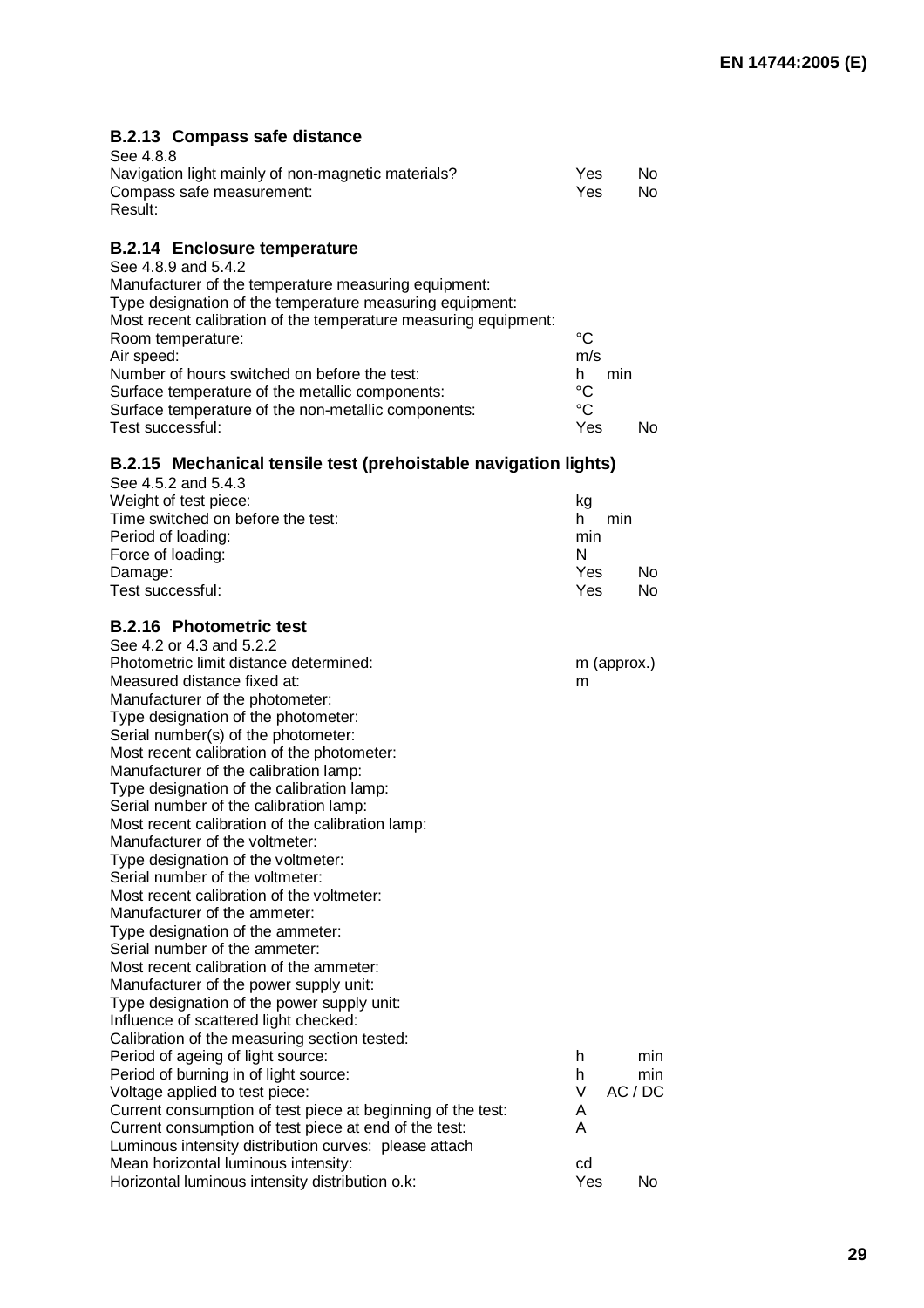| Sector limits adhered to:                                                            | Yes | No        |  |
|--------------------------------------------------------------------------------------|-----|-----------|--|
| Horizontal luminous intensity distribution uniform:                                  | Yes | No.       |  |
| Vertical luminous intensity distribution o.k                                         | Yes | No        |  |
| Range determined in nautical miles (nm) and/or classification: normal/bright/intense |     |           |  |
| Flashing light: number of regular light phenomena per min:                           |     |           |  |
| Repeat of the photometric test with two further light sources                        |     |           |  |
| Results of the three tests agree:                                                    | Yes | No.       |  |
| Test successful:                                                                     | Yes | No        |  |
|                                                                                      |     |           |  |
| <b>B.2.17 Colorimetric test</b>                                                      |     |           |  |
| See 4.3 or 4.4 and 5.2.3                                                             |     |           |  |
| Measured distance fixed at:                                                          | m   |           |  |
| Manufacturer of the colorimeter:                                                     |     |           |  |
| Type designation of the colorimeter:                                                 |     |           |  |
| Serial number(s) of the colorimeter:                                                 |     |           |  |
| Most recent calibration of the colorimeter:                                          |     |           |  |
| Manufacture of the calibration lamp:                                                 |     |           |  |
| Type designation of the calibration lamp:                                            |     |           |  |
| Serial number of the calibration lamp:                                               |     |           |  |
| Most recent calibration of the calibration lamp:                                     |     |           |  |
| Manufacturer of the colour filters:                                                  |     |           |  |
| Designation of the colour filters:                                                   |     |           |  |
| Most recent calibration of the colour filters:                                       |     |           |  |
| Manufacturer of the voltmeter:                                                       |     |           |  |
| Type designation of the voltmeter:                                                   |     |           |  |
| Serial number of the voltmeter:                                                      |     |           |  |
| Most recent calibration of the voltmeter:                                            |     |           |  |
| Manufacturer of the ammeter:                                                         |     |           |  |
| Type designation of the ammeter:                                                     |     |           |  |
| Serial number of the ammeter:                                                        |     |           |  |
| Most recent calibration of the ammeter:                                              |     |           |  |
| Manufacturer of the power supply unit:                                               |     |           |  |
| Type designation of the power supply unit:                                           |     |           |  |
| Influence of scattered light checked:                                                |     |           |  |
| Period of ageing of the light source:                                                | h   | min       |  |
| Period of burning in of the light source:                                            | h.  | min       |  |
| Voltage applied to test piece:                                                       | V   | AC/DC     |  |
| Current consumption of test piece:                                                   | А   |           |  |
| List of colour loci measured with angle data: please attach                          |     |           |  |
| Measured colour loci lie within the permitted colour ranges:                         | Yes | <b>No</b> |  |
| Test successful:                                                                     | Yes | No        |  |

#### **B.2.18 Influence of temperature on colour locus and luminous intensity when using other light sources**

See 4.10.2.1 and 5.2.4 Manufacturer of the climatic cabinet: Type designation of the climatic cabinet: Serial number of the climatic cabinet: Most recent calibration of the climatic cabinet: Manufacturer of the separate temperature measuring equipment: Type designation of the temperature measuring equipment: Serial number of the temperature measuring equipment: Most recent calibration of the temperature measuring equipment: Type designation of the photometer: Serial number(s) of the photometer: Most recent calibration of the photometer: Manufacturer of the colorimeter: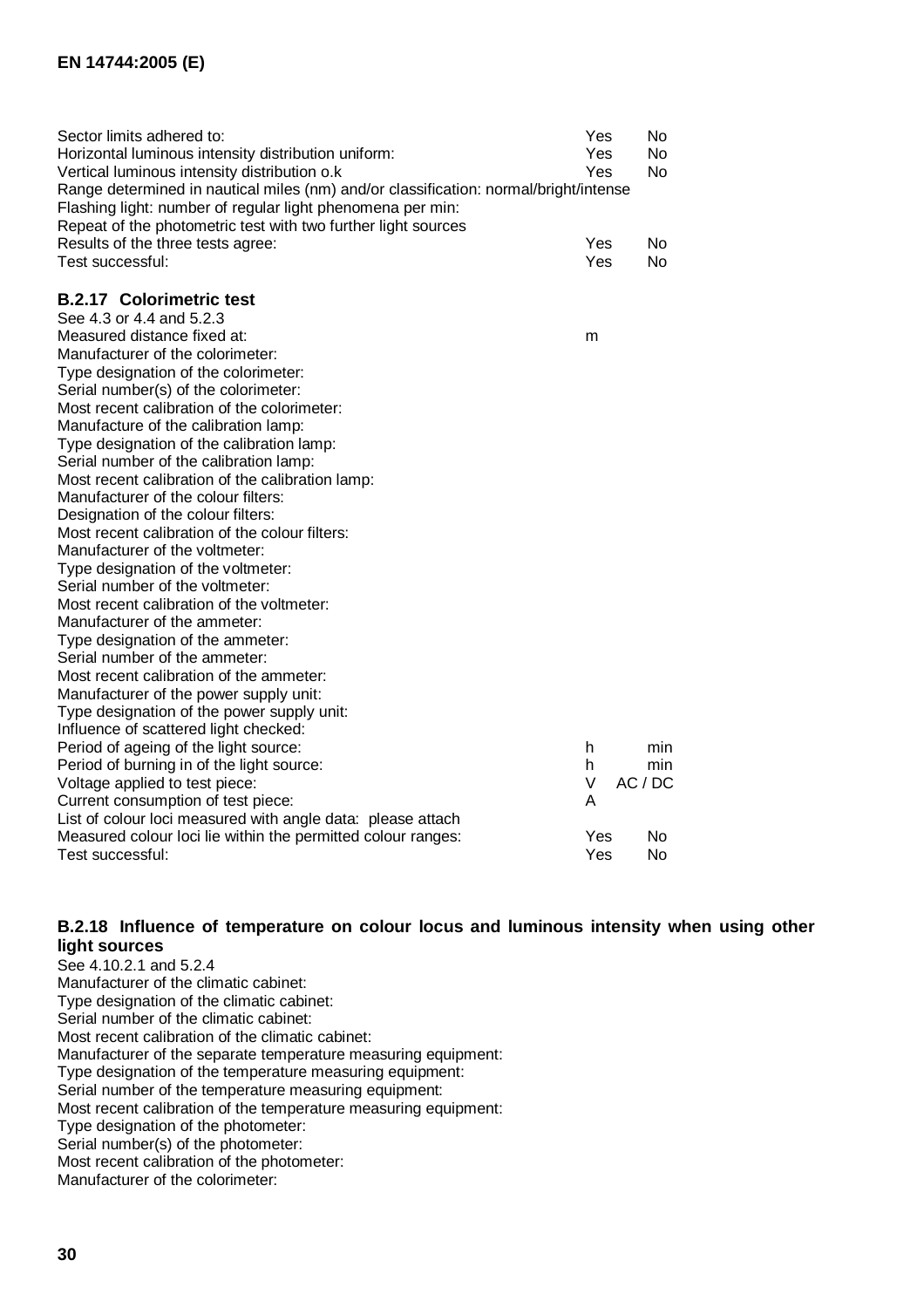| Type designation of the colorimeter:                                |                 |       |
|---------------------------------------------------------------------|-----------------|-------|
| Serial number(s) of the colorimeter:                                |                 |       |
| Most recent calibration of the colorimeter:                         |                 |       |
| Manufacturer of the voltmeter:                                      |                 |       |
| Type designation of the voltmeter:                                  |                 |       |
| Serial number of the voltmeter:                                     |                 |       |
| Most recent calibration of the voltmeter:                           |                 |       |
| Manufacturer of the ammeter:                                        |                 |       |
| Type designation of the ammeter:                                    |                 |       |
| Serial number of the ammeter:                                       |                 |       |
| Most recent calibration of the ammeter:                             |                 |       |
| Manufacturer of the power supply unit:                              |                 |       |
| Type designation of the power supply unit:                          |                 |       |
| Influence of scattered light checked:                               | Yes             | No.   |
| Voltage applied to test piece:                                      | V               | AC/DC |
| Current consumption of test piece:                                  | A               |       |
| At normal room temperature:                                         |                 |       |
| Number of hours since climatic cabinet temperature prevailed:       |                 |       |
| Temperature measured in the climatic cabinet:                       | °C              |       |
| Luminous intensity 1 min after switching on:                        | cd              |       |
| Colour locus 1 min after switching on:                              | x               | У     |
| Luminous intensity 120 min after switching on:                      | cd              |       |
| Colour locus 120 min after switching on:                            | x               | у     |
| At high temperature:                                                |                 |       |
| Number of hours since climatic cabinet temperature prevailed:       |                 |       |
| Temperature measured in the climatic cabinet:                       | °C              |       |
| Luminous intensity 1 min after switching on:                        | cd              |       |
| Colour locus 1 min after switching on:                              | X.              | У     |
| Luminous intensity 120 min after switching on:                      | cd              |       |
| Colour locus 120 min after switching on:                            | x               | y     |
| At low temperature:                                                 |                 |       |
| Number of hours since climatic cabinet temperature prevailed:       |                 |       |
| Temperature measured in the climatic cabinet:                       | $\rm ^{\circ}C$ |       |
| Luminous intensity 1 min after switching on:                        | cd              |       |
| Colour locus 1 min after switching on:                              | X.              | у     |
| Luminous intensity 120 min after switching on:                      | cd              |       |
| Colour locus 120 min after switching on:                            | X.              | У     |
| Change of luminous intensity through temperature increase (delta):  | cd              | %     |
| Change of luminous intensity through temperature decrease (delta):  | cd              | %     |
| Shift of colour locus through temperature increase:                 | x               | у     |
| Shift of colour locus through temperature decrease:                 | x               | У     |
| Even with changes, luminous intensity lies within permissible range | Yes             | No    |
| Even with shifts, colour locus lies within permissible range:       | Yes             | No    |
| Test successful:                                                    | Yes             | No    |
|                                                                     |                 |       |
| B.2.19 Marking of the navigation light                              |                 |       |
| See Clause 7                                                        |                 |       |
| Nominal wattage of the power source:                                | Yes             | No    |
| Zero signal marking:                                                | Yes             | No    |
| Range data:                                                         | Yes             | No    |
| Manufacturer's identification mark:                                 | Yes             | No    |
| Type designation:                                                   | Yes             | No    |
| Approval mark:                                                      | Yes             | No    |
| Type of navigation light:                                           | Yes             | No    |
| Serial number:                                                      | Yes             | No    |
| Test successful:                                                    | Yes             | No    |
|                                                                     |                 |       |

# **B.2.20 Marking of the light source**

See 4.9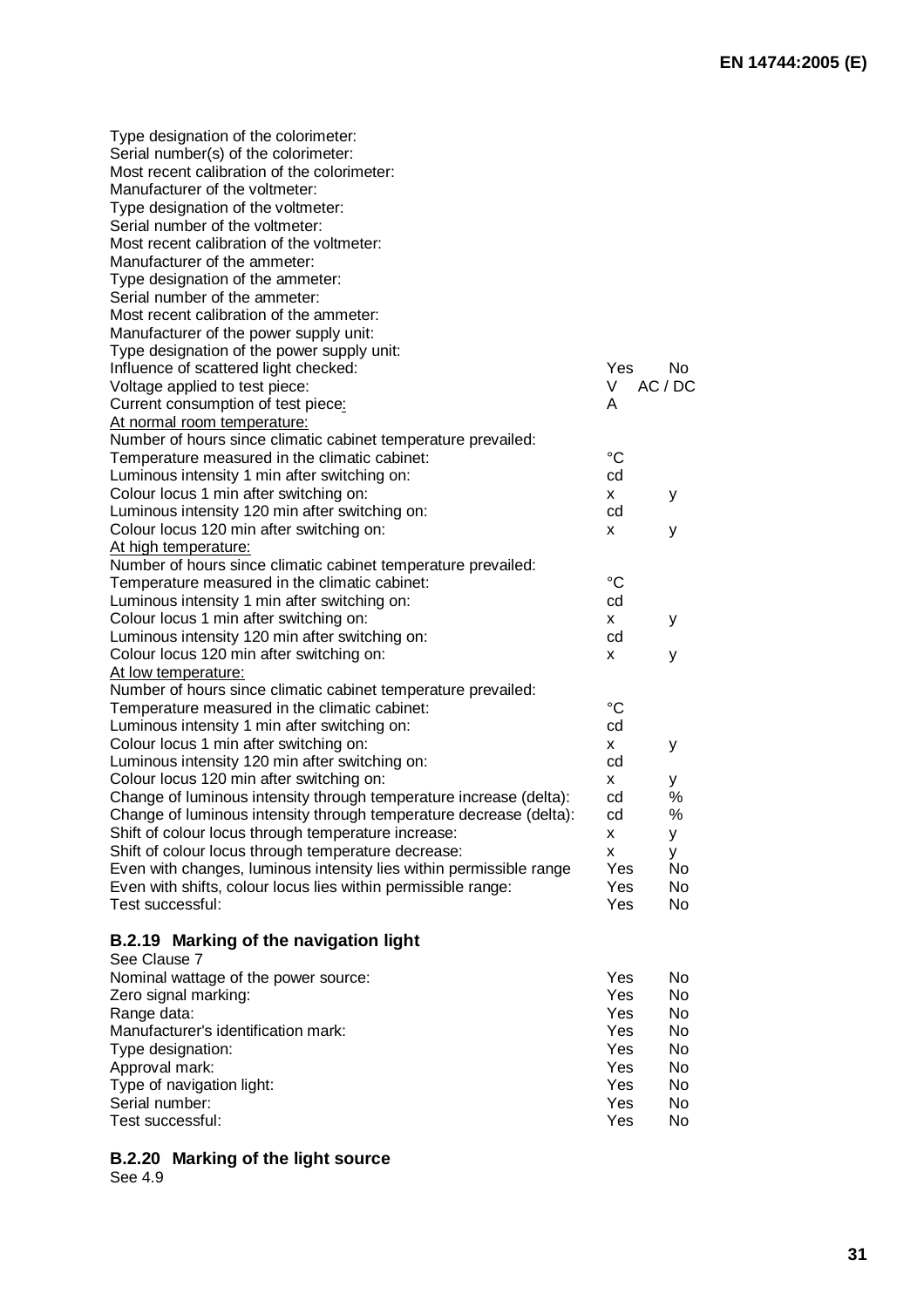| Yes | <b>No</b> |
|-----|-----------|
| Yes | <b>No</b> |
| Yes | <b>No</b> |
| Yes | No.       |
| Yes | <b>No</b> |
|     |           |
|     |           |
| Yes | <b>No</b> |
| Yes | <b>No</b> |
| Yes | <b>No</b> |
|     |           |
| Yes | No        |
| Yes | No        |
|     |           |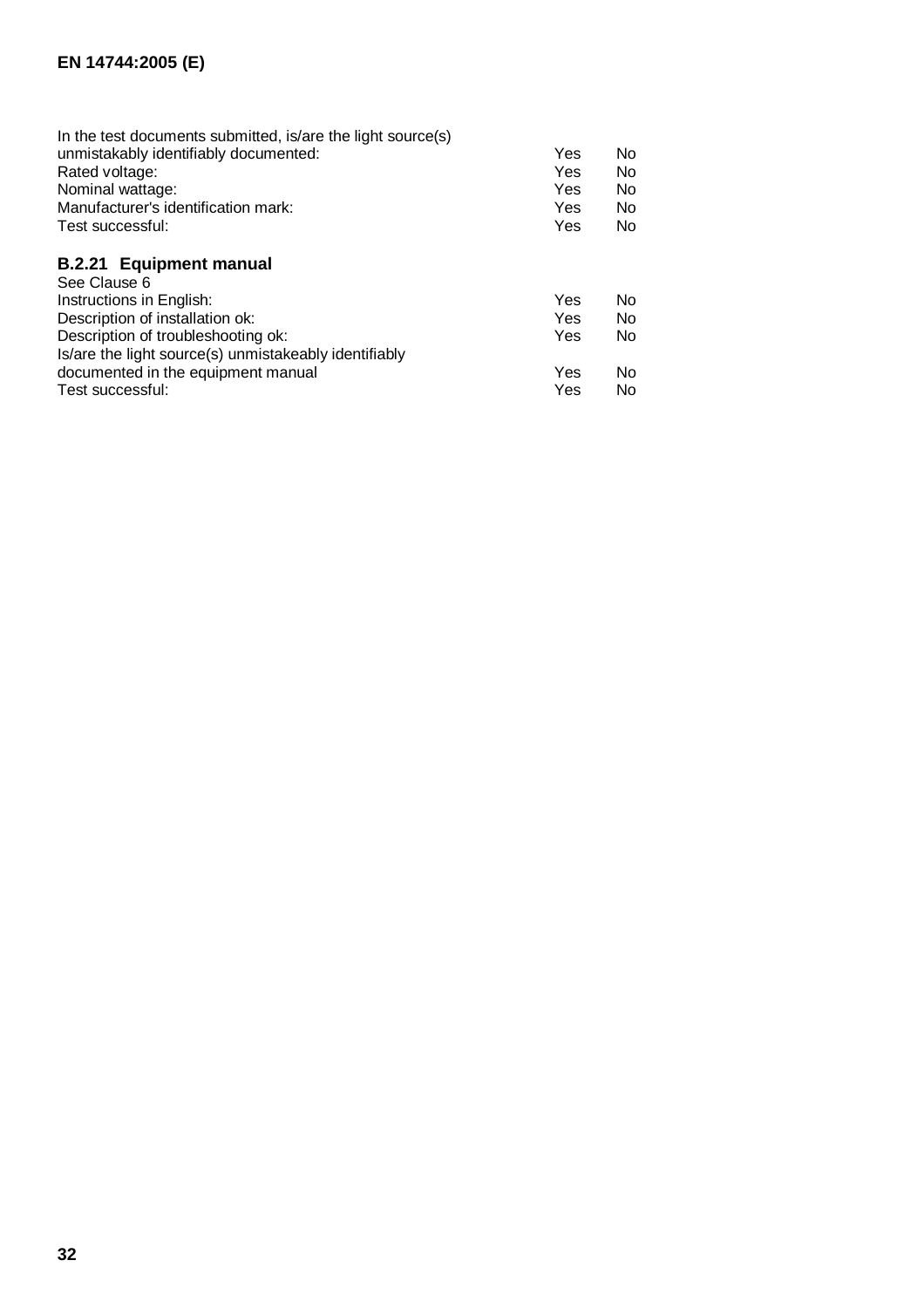# **Annex C** (normative)

# **COLREGs**

# **C.1 Ranges and luminous intensities**

#### **Table C.1 — Range and luminous intensities according to Annex I, 8 of the COLREGs**

| Range D in nautical | Luminous intensity $I_B$ |  |  |  |
|---------------------|--------------------------|--|--|--|
| miles               | in candela               |  |  |  |
|                     | $K = 0,8$                |  |  |  |
|                     | 0,9                      |  |  |  |
|                     | 4,3                      |  |  |  |
|                     | 12                       |  |  |  |
|                     | 27                       |  |  |  |
| г,                  | 52                       |  |  |  |
|                     |                          |  |  |  |

# **C.2 Colour ranges**

#### **Table C.2 — Colour ranges according to Annex I, 7 of the COLREGs**

The limits of the individual colour ranges are determined by the following coordinates of the vertices:

| (i)   | White:      |       |       |       |       |       |
|-------|-------------|-------|-------|-------|-------|-------|
|       | $x \ 0,525$ | 0,525 | 0.452 | 0,310 | 0.310 | 0,443 |
| v     | 0,382       | 0,440 | 0,440 | 0.348 | 0,283 | 0,382 |
| (ii)  | Green:      |       |       |       |       |       |
|       | x 0,028     | 0,009 | 0,300 | 0.203 |       |       |
| v     | 0,385       | 0,723 | 0,511 | 0,356 |       |       |
| (iii) | Red:        |       |       |       |       |       |
|       | x 0,680     | 0,660 | 0,735 | 0,721 |       |       |
|       | 0,320       | 0,320 | 0,265 | 0,259 |       |       |
| (iv)  | Yellow:     |       |       |       |       |       |
|       | $x\,0.612$  | 0.618 | 0,575 | 0,575 |       |       |
|       | 0,382       | 0,382 | 0,425 | 0,406 |       |       |
|       |             |       |       |       |       |       |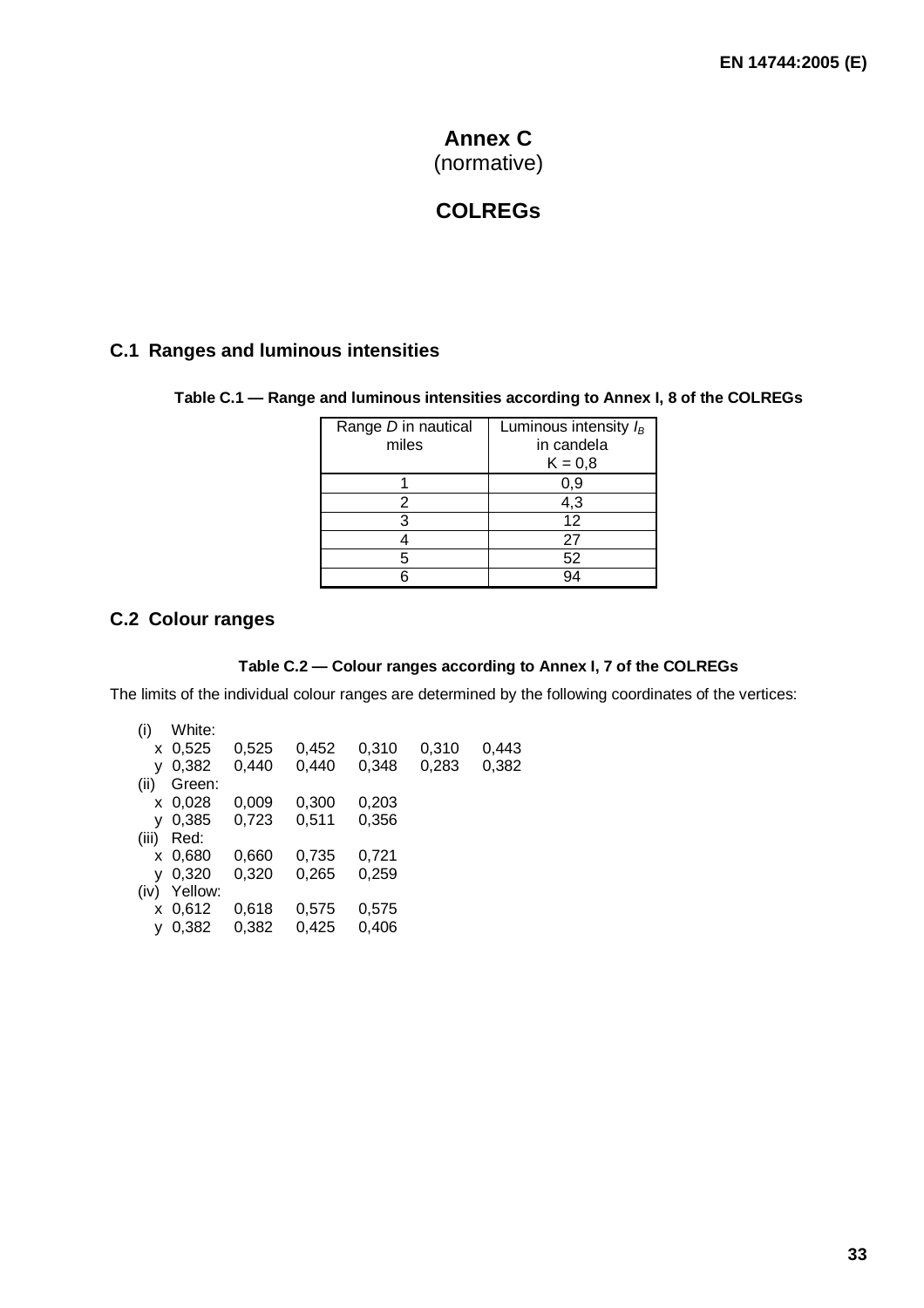# **Annex D**

(normative)

# **CCNR and CEVNI**

# **D.1 Ranges and luminous intensities**

The following table contains the permissible limit values of  $l_0$ ,  $l_B$  and *t* for the various signal lights; the values given apply to the light radiated by the signal lights.

 $l_0$  and  $l_B$  are given in cd and the range  $t$  in km.

| Table D.1 — Ranges and luminous intensities according to the provisions of the CCNR [4], Article 8 |  |
|----------------------------------------------------------------------------------------------------|--|
| and CEVNI [5], Annex 5, II. 1                                                                      |  |

| Types of signal lights |                       | White |       | Green/red |      | Yellow |       | <b>Blue</b> |      |
|------------------------|-----------------------|-------|-------|-----------|------|--------|-------|-------------|------|
|                        |                       | min.  | max.  | min.      | max. | min.   | max.  | min.        | max. |
| Normal                 | I <sub>0</sub>        | 2,7   | 10,0  | 1,2       | 4,7  | 1.1    | 3,2   | 0,9         | 2,7  |
|                        | I <sub>B</sub>        | 2,0   | 7,5   | 0,9       | 3,5  | 0,8    | 2,4   | 0,7         | 2,0  |
|                        | t                     | 2,3   | 3,7   | 1,7       | 2,8  | 1,6    | 2,5   | 1,5         | 2,3  |
| <b>Bright</b>          | $I_{\odot}$           | 12,0  | 33,0  | 6,7       | 27,0 | 4,8    | 20,0  | 6,7         | 27,0 |
|                        | <i>l</i> <sub>R</sub> | 9,0   | 25,0  | 5,0       | 20,0 | 3,6    | 15,0  | 5,0         | 20,0 |
|                        |                       | 3,9   | 5,3   | 3,2       | 5,0  | 2,9    | 4,6   | 3,2         | 5,0  |
| Intense                | $I_0$                 | 47,0  | 133,0 | ۰         |      | 47,0   | 133,0 |             |      |
|                        | I <sub>B</sub>        | 35,0  | 100,0 | ۰         | ۰    | 35,0   | 100,0 | ۰           |      |
|                        |                       | 5,9   | 8,0   | ۰         | ۰    | 5,9    | 8,0   | ۰           |      |

#### **D.2 Colour ranges**

#### **Table D.2 — Colour ranges according to the provisions of the CCNR [4], Article 7 and CEVNI [5], Annex 4, II, 2**

| Colour of the signal light |   | Coordinates of the vertices |       |       |       |       |       |
|----------------------------|---|-----------------------------|-------|-------|-------|-------|-------|
| White                      | x | 0,310                       | 0,443 | 0,500 | 0,500 | 0,453 | 0,310 |
|                            |   | 0,283                       | 0,382 | 0,382 | 0,440 | 0,440 | 0,348 |
| Red                        | X | 0,690                       | 0,710 | 0,680 | 0,660 |       |       |
|                            |   | 0,290                       | 0,290 | 0,320 | 0,320 |       |       |
| Green                      | x | 0,009                       | 0,284 | 0,207 | 0,013 |       |       |
|                            |   | 0,720                       | 0,520 | 0,397 | 0,494 |       |       |
| Yellow                     | X | 0,612                       | 0,618 | 0,575 | 0,575 |       |       |
|                            |   | 0,382                       | 0,382 | 0,425 | 0,406 |       |       |
| <b>Blue</b>                | X | 0,136                       | 0,218 | 0,185 | 0,102 |       |       |
|                            |   | 0,040                       | 0,142 | 0,175 | 0,105 |       |       |